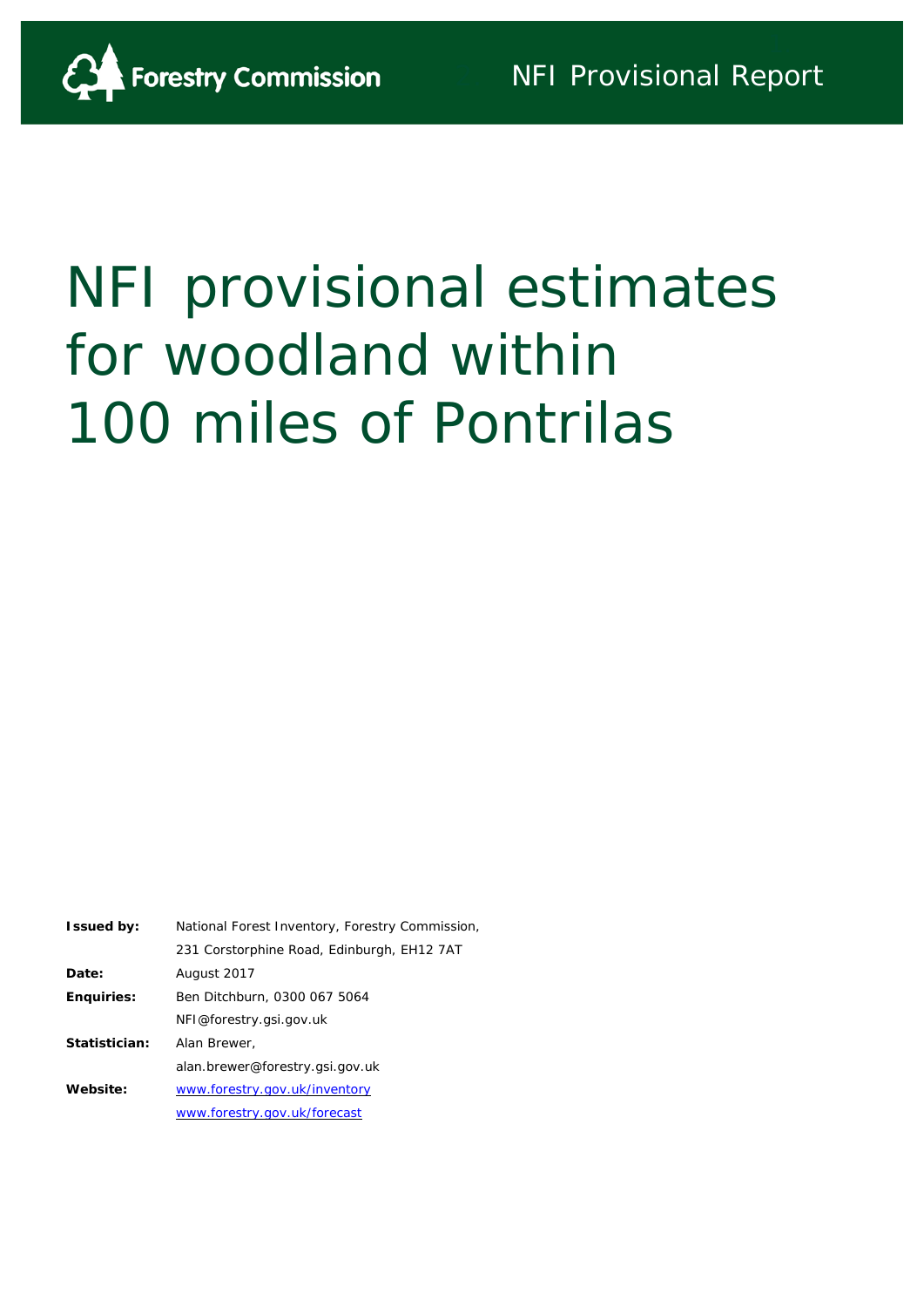## Summary

This report provides a detailed picture of stocked area and the standing volume of timber for woodland within a 100 mile radius of Pontrilas. These estimates are a subset of those published as part of the 2012 growing stock information presented in the National Forest Inventory (NFI) *50-year forecasts of softwood timber availability* and *50-year forecast of hardwood timber availability*. NFI reports are published at [www.forestry.gov.uk/inventory.](http://www.forestry.gov.uk/inventory)

In addition, the report provides forecasts of timber availability, for softwoods and hardwoods arising from the stocked area and standing volume. Forecasts are based on the 'headline' harvesting scenario described in the NFI 50-year forecast reports. Forecasting for broadleaved woodland in the Private sector is provided using a harvesting scenario which brings all Private sector broadleaved woodland into production.



The estimates provided in this report are provisional in nature.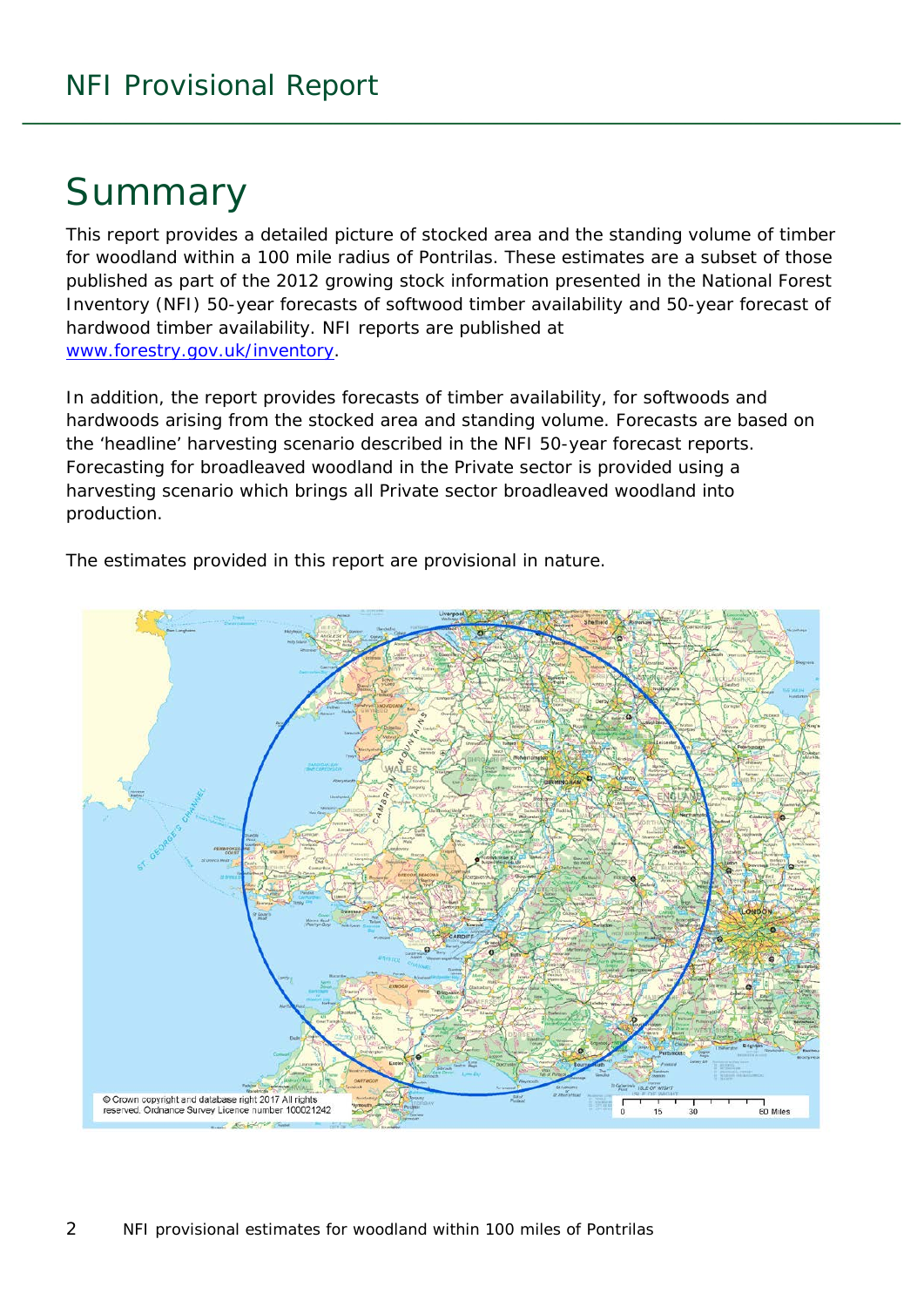## **Contents**

## Figures

| Figure 1a Principal tree species composition by stocked area at 31 March 2012 6           |  |
|-------------------------------------------------------------------------------------------|--|
| Figure 1b Principal conifer tree species composition by stocked area at 31 March 2012     |  |
|                                                                                           |  |
| <b>Figure 2a</b> Principal tree species composition by standing volume at 31 March 201210 |  |
| Figure 2b Principal conifer tree species composition by standing volume at                |  |
|                                                                                           |  |
| <b>Figure 3</b> Overview of 25-year forecast of average annual softwood availability18    |  |
| <b>Figure 4</b> Overview of 25-year forecast of average annual hardwood availability  18  |  |
|                                                                                           |  |
| Figure 6 25-year forecast of average annual hardwood availability  19                     |  |

### Tables

| <b>Table 5</b> Standing volume by principal tree species at 31 March 2012 11          |  |
|---------------------------------------------------------------------------------------|--|
|                                                                                       |  |
| <b>Table 7</b> Standing volume by mean stand dbh class at 31 March 2012 13            |  |
| Table 8 25-year forecast of timber availability by time period and principal species; |  |
|                                                                                       |  |
| Table 9 25-year forecast of timber availability by period, top-diameter class and     |  |
|                                                                                       |  |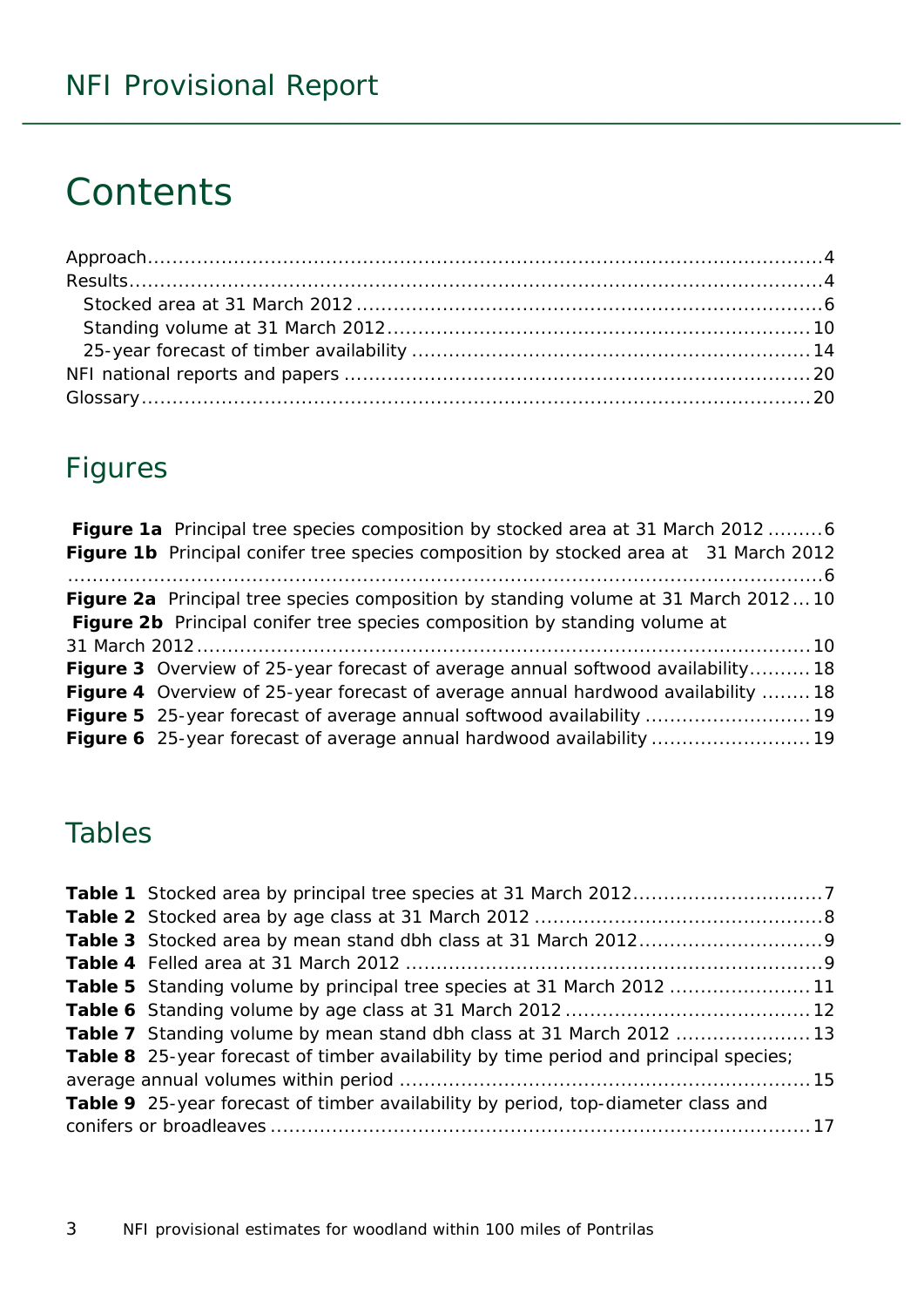## <span id="page-3-0"></span>Approach

The approach taken in the derivation of these results and to be used in their interpretation is described in the full suite of forecast reports which can be found at [www.forestry.gov.uk/forecast.](http://www.forestry.gov.uk/forecast) Refer to the *Standing timber volume in coniferous trees in Britain* (2012) and the *NFI preliminary estimates of quantities of broadleaved species in British Woodlands with special focus on ash* (2014) reports for a description of the underlying methodologies and interpretation, and also for the England and GB context. Refer to the *NFI forecasts methodology overview* (2012) report for a detailed description and discussion of forecasting future availability of timber from NFI field survey data and from information in the Forestry Commission's sub-compartment database (SCDB). The wider context of forecasts of timber production from woodland in Great Britain and its constituent countries under a range of harvesting scenarios can be found in the *50-year forecast of softwood timber availability* (2014) and the *50-year forecast of hardwood timber availability* (2014).

The estimates reported here are based upon field samples assessed between October 2009 and August 2013, the results of which have been subjected to rigorous data quality assurance procedures. These field samples constitute approximately two thirds of the sites to be sampled within the first cycle of NFI field sampling. As a consequence, the estimates in this report are classed as provisional.

## <span id="page-3-1"></span>**Results**

The results presented in this report are estimates of stocked areas and standing volumes at 31 March 2012, and 25-year forecasts of softwood and hardwood availability under the 'headline' harvesting scenario and modified to assume that all hardwoods are harvested in woodland within 100 miles of Pontrilas. The data sources used for the compilation of these estimates are the same as described in the National Forest Inventory reports *Standing timber volume for coniferous trees in Britain* (2012), the *50 year forecast of softwood availability* (2014) and the *50-year forecast of hardwood availability* (2014). Estimates for the Forestry Commission (FC)and the Natural Resources Wales (NRW) estates are derived from their sub-compartment databases, while those for the private sector (i.e. non-FC in England or non-NRW in Wales) estate are derived from information collected in the NFI field survey. A fuller description of these data sources and how they are used in the production of estimates, including sampling standard errors attached to the private sector estimates, is provided in the earlier documents.

The Private sector forecast in this report represents the potential availability of timber under the assumption of harvesting to maximise timber production. The actual levels of timber that will be produced will vary from the results reported here as production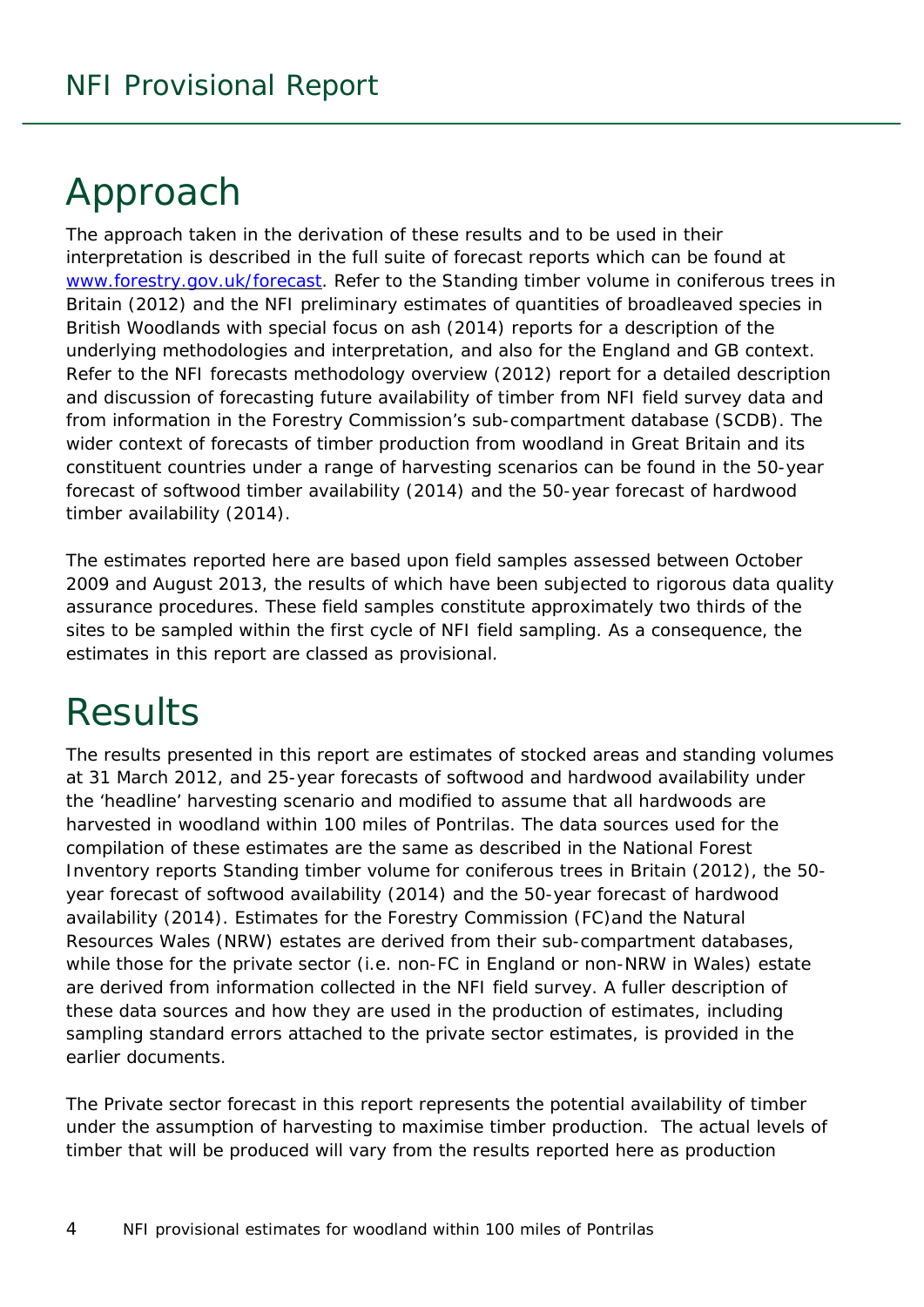depends on the harvesting choices made by forest and woodland owners who are unlikely to consistently choose to maximise production over the forecast period.

Results are provided for stocked area at 31 March 2012 (**Figures 1a-1b** and **Tables 1- 3**), felled area (**Table 4**), standing volume at 31 March 2012 (**Figures 2a-2b** and **Tables 5-7**) and the 25-year forecast (**Figures 3 - 6** and **Tables 8-9)**.

The values in the tables have been independently rounded, so may not add to the totals shown. In some breakdowns of Private sector estimates, the estimates in the body of the table may not sum to the quoted total because each individual value, including the total, has been independently generated by the estimation procedure used for results from the NFI sample survey. Sampling standard errors (SE) attached to Private sector estimates are expressed in relative terms (%) to the right of the relevant estimate.

Where the standard error is high this indicates that the estimate should be interpreted with a degree of caution. Any estimate with a relatively large standard error is shown in amber in the tables.

These standard errors depend on the combination of a number of factors but broadly:

- The more woodland that is within the area of interest the more samples that will have been selected, generally leading to lower standard errors
- Increasing the number of categories and sub-categories used (e.g. conifers and broadleaves then sub-divided into species groupings) may well result in higher standard errors, especially for the categories that occur less frequently such as minor species
- More variability will also result in higher standard errors; for instance if a species is usually more evenly stocked when compared with another then its standard error will tend to be lower than the latter species.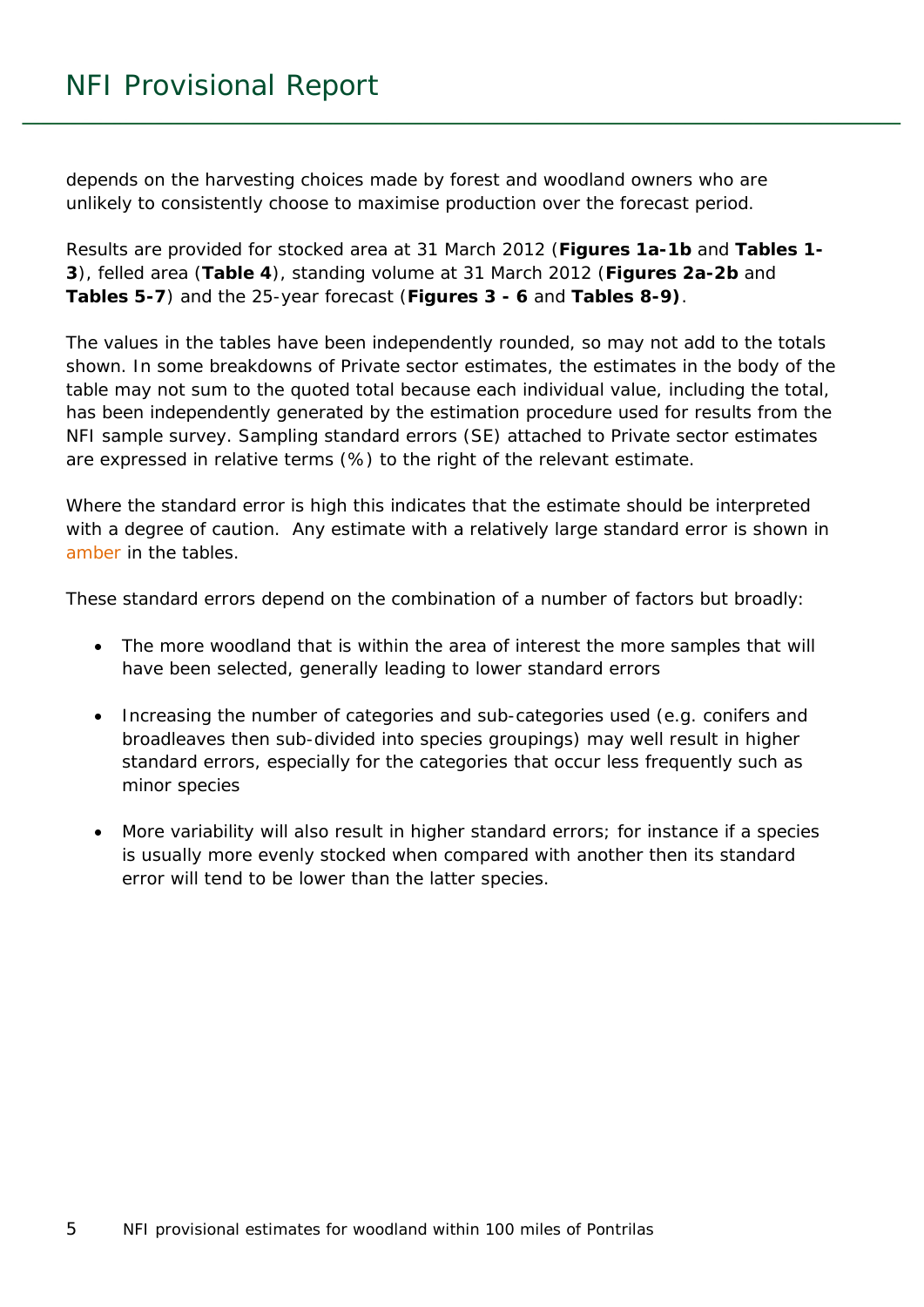### <span id="page-5-0"></span>Stocked area at 31 March 2012

<span id="page-5-1"></span>**Figure 1a** Principal tree species composition by stocked area at 31 March 2012



<span id="page-5-2"></span>**Figure 1b** Principal conifer tree species composition by stocked area at 31 March 2012

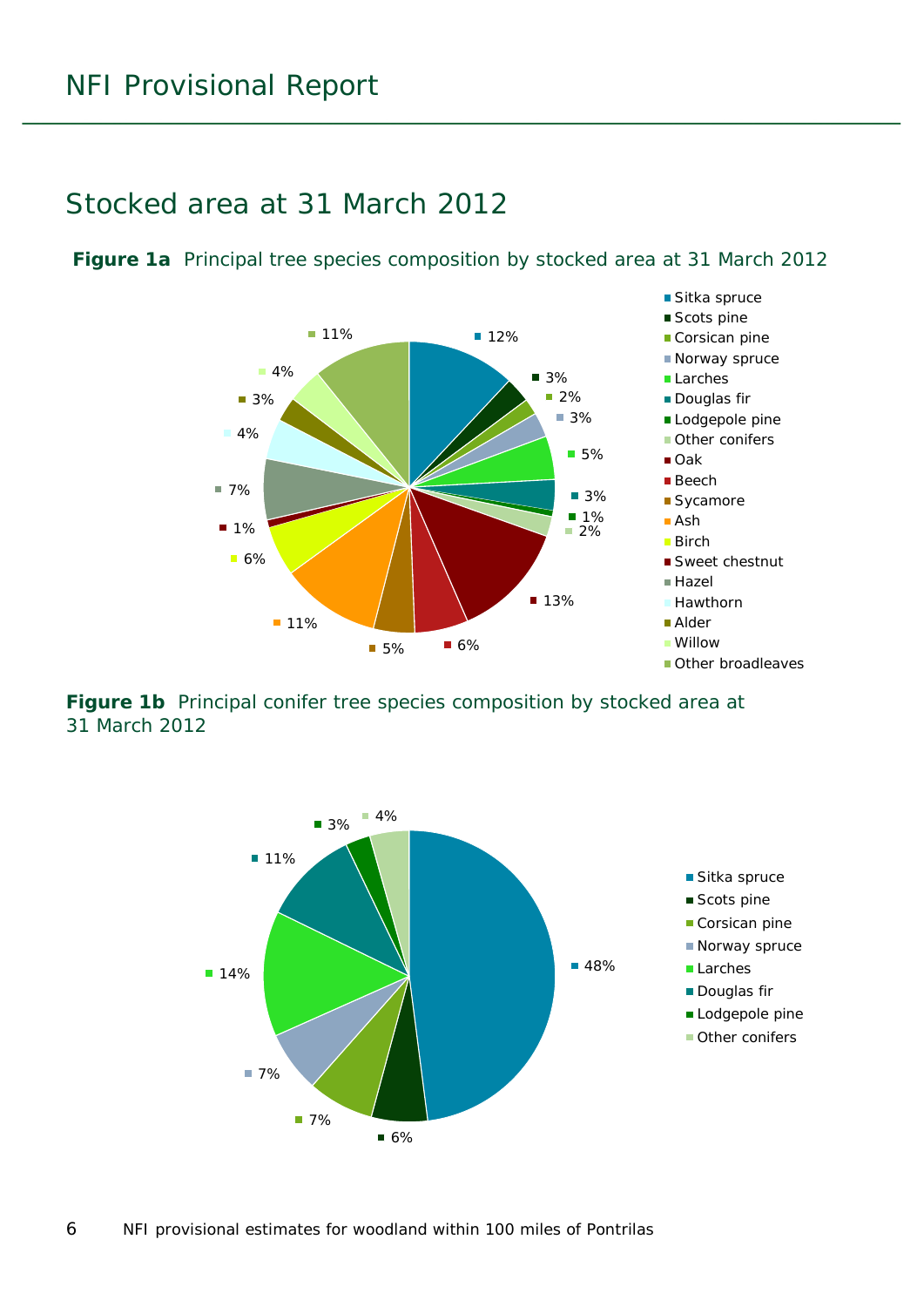<span id="page-6-0"></span>

|                        | FC/NRW              | Private sector             |                            | Total               |
|------------------------|---------------------|----------------------------|----------------------------|---------------------|
| Principal species      | area<br>$(000)$ ha) | area<br>$(000 \text{ ha})$ | SE%                        | area<br>$(000)$ ha) |
| Conifers               |                     |                            |                            |                     |
| Sitka spruce           | 52.9                | 32.8                       | 6                          | 85.7                |
| Scots pine             | 6.9                 | 13.3                       | 9                          | 20.1                |
| Corsican pine          | 8.1                 | 4.7                        | 16                         | 12.8                |
| Norway spruce          | 7.5                 | 12.0                       | 9                          | 19.4                |
| Larches                | 15.3                | 19.2                       | $\overline{7}$             | 34.5                |
| Douglas fir            | 11.8                | 12.9                       | 9                          | 24.6                |
| Lodgepole pine         | 3.0                 | 1.9                        | 24                         | 4.9                 |
| Other conifers         | 4.8                 | 11.0                       | 9                          | 15.8                |
| <b>All conifers</b>    | 110.2               | 108.2                      | $\overline{2}$             | 218.4               |
| <b>Broadleaves</b>     |                     |                            |                            |                     |
| Oak                    | 12.5                | 80.5                       | $\overline{4}$             | 92.9                |
| <b>Beech</b>           | 8.5                 | 33.9                       | 6                          | 42.4                |
| Sycamore               | 0.3                 | 32.3                       | 6                          | 32.6                |
| Ash                    | 1.7                 | 77.3                       | 3                          | 79.0                |
| <b>Birch</b>           | 3.3                 | 36.5                       | 5                          | 39.8                |
| Sweet chestnut         | 0.6                 | 5.3                        | 14                         | 5.9                 |
| Hazel                  | 0.2                 | 48.3                       | $\overline{4}$             | 48.5                |
| Hawthorn               | 0.0                 | 31.8                       | 12                         | 31.8                |
| Alder                  | 0.3                 | 19.4                       | $\overline{7}$             | 19.7                |
| Willow                 | 0.0                 | 27.4                       | $\overline{7}$             | 27.4                |
| Other broadleaves      | 14.1                | 63.1                       | $\overline{4}$             | 77.2                |
| <b>All broadleaves</b> | 41.5                | 456.5                      | $\mathbf{1}$               | 498.0               |
| All species            |                     |                            |                            |                     |
| <b>All species</b>     | 151.8               | 564.5                      | $\boldsymbol{\mathcal{I}}$ | 716.3               |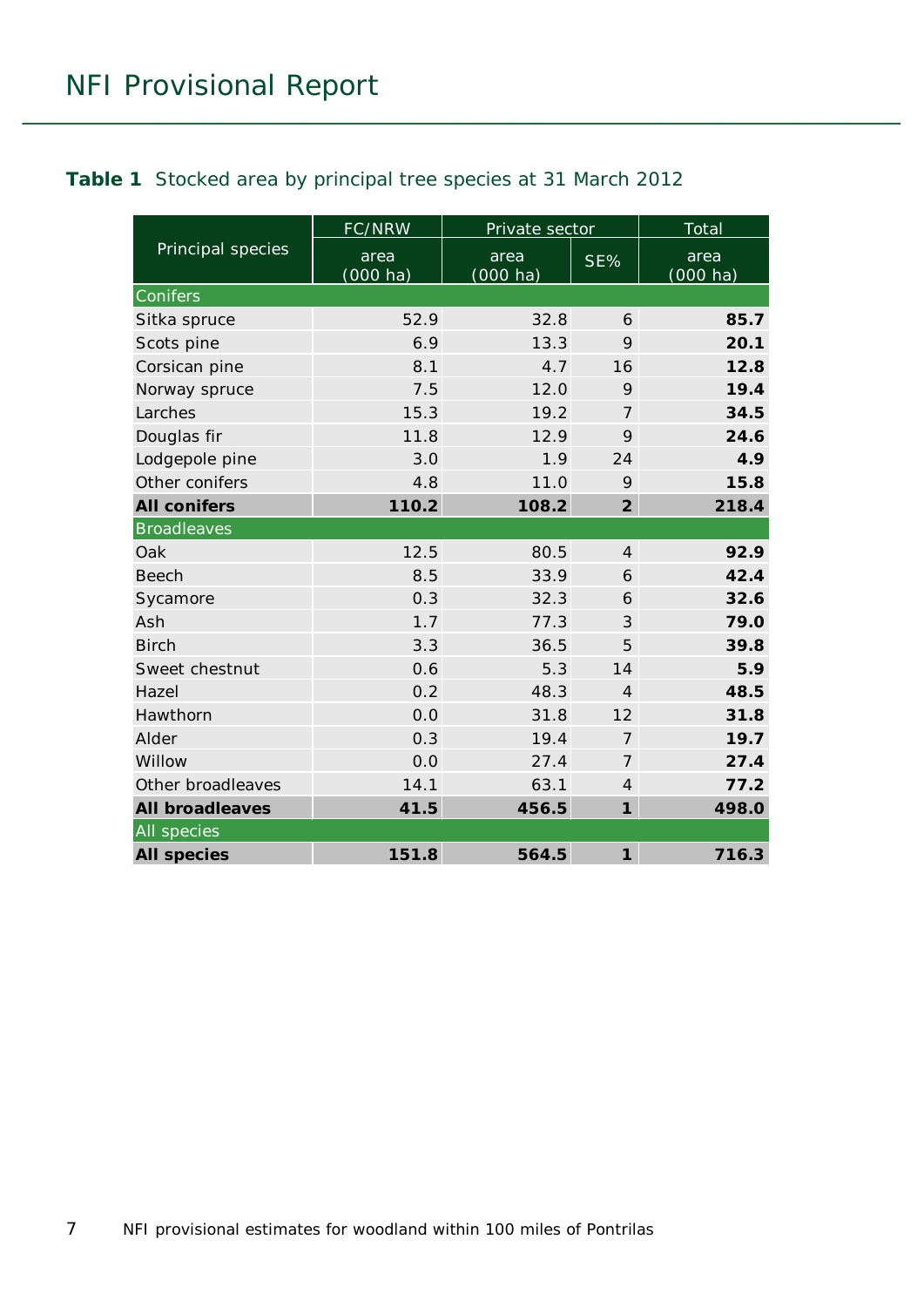#### <span id="page-7-0"></span>**Table 2** Stocked area by age class at 31 March 2012

|                    | FC/NRW                     | Private sector             |                | Total                      |
|--------------------|----------------------------|----------------------------|----------------|----------------------------|
| Age class          | area<br>$(000 \text{ ha})$ | area<br>$(000 \text{ ha})$ | SE%            | area<br>$(000 \text{ ha})$ |
| All conifers       |                            |                            |                |                            |
| $0-10$ years       | 11.5                       | 5.7                        | 16             | 17.2                       |
| $11-20$ years      | 18.5                       | 8.6                        | 13             | 27.1                       |
| $21-40$ years      | 31.7                       | 36.5                       | 6              | 68.1                       |
| $41-60$ years      | 36.2                       | 44.1                       | 5              | 80.3                       |
| $61-80$ years      | 10.0                       | 8.9                        | 12             | 18.9                       |
| 81-100 years       | 1.9                        | 2.7                        | 24             | 4.6                        |
| $100+$ years       | 0.4                        | 1.9                        | 28             | 2.4                        |
| <b>Total</b>       | 110.2                      | 108.2                      | $\overline{2}$ | 218.4                      |
| All broadleaves    |                            |                            |                |                            |
| 0-10 years         | 5.3                        | 55.0                       | 8              | 60.4                       |
| $11-20$ years      | 3.8                        | 63.4                       | $\overline{4}$ | 67.2                       |
| $21-40$ years      | 4.3                        | 124.0                      | 3              | 128.3                      |
| $41-60$ years      | 7.4                        | 73.9                       | $\overline{4}$ | 81.3                       |
| $61-80$ years      | 7.2                        | 56.7                       | 5              | 63.9                       |
| 81-100 years       | 2.7                        | 48.7                       | 5              | 51.4                       |
| $100+$ years       | 10.8                       | 34.8                       | 6              | 45.6                       |
| <b>Total</b>       | 41.5                       | 456.5                      | $\mathbf{1}$   | 498.0                      |
| <b>All species</b> |                            |                            |                |                            |
| $0-10$ years       | 16.8                       | 60.8                       | $\overline{7}$ | 77.6                       |
| $11-20$ years      | 22.3                       | 72.0                       | $\overline{4}$ | 94.3                       |
| $21-40$ years      | 36.0                       | 160.8                      | 3              | 196.7                      |
| $41-60$ years      | 43.6                       | 117.4                      | 3              | 161.1                      |
| $61-80$ years      | 17.2                       | 65.7                       | $\overline{4}$ | 82.9                       |
| 81-100 years       | 4.6                        | 51.4                       | 5              | 56.0                       |
| $100+$ years       | 11.2                       | 36.4                       | 6              | 47.7                       |
| <b>Total</b>       | 151.8                      | 564.5                      | $\mathbf{1}$   | 716.3                      |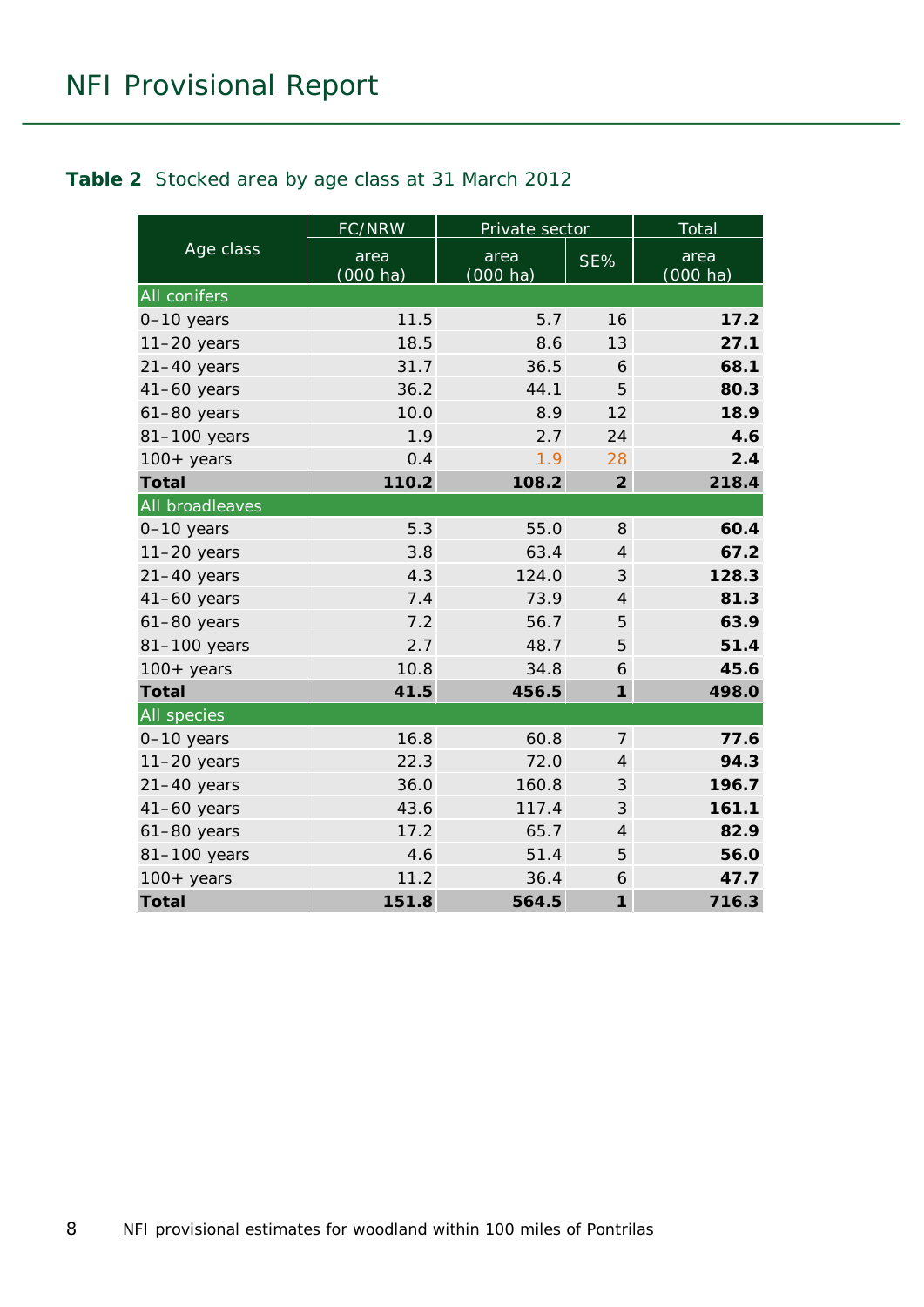|                 | <b>FC/NRW</b>    | Private sector                    |                            | <b>Total</b>               |
|-----------------|------------------|-----------------------------------|----------------------------|----------------------------|
| Mean stand DBH  | area<br>(000 ha) | area<br>SE%<br>$(000 \text{ ha})$ |                            | area<br>$(000 \text{ ha})$ |
| All conifers    |                  |                                   |                            |                            |
| $0-7$ cm        | 15.8             | 6.4                               | 15                         | 22.3                       |
| $7 - 10$ cm     | 6.5              | 6.2                               | 14                         | 12.7                       |
| 10-15 cm        | 19.5             | 11.0                              | 11                         | 30.5                       |
| 15-20 cm        | 18.0             | 13.2                              | 10                         | 31.2                       |
| 20-30 cm        | 25.1             | 27.2                              | 6                          | 52.3                       |
| 30-40 cm        | 14.9             | 24.7                              | 6                          | 39.7                       |
| 40-60 cm        | 9.4              | 16.8                              | 8                          | 26.2                       |
| 60-80 cm        | 0.8              | 1.9                               | 23                         | 2.6                        |
| $80+cm$         | 0.2              | 0.8                               | 37                         | 1.0                        |
| <b>Total</b>    | 110.2            | 108.2                             | $\overline{2}$             | 218.4                      |
| All broadleaves |                  |                                   |                            |                            |
| $0-7$ cm        | 6.8              | 66.6                              | $\overline{7}$             | 73.4                       |
| $7 - 10$ cm     | 5.2              | 84.2                              | $\ensuremath{\mathcal{S}}$ | 89.4                       |
| 10-15 cm        | 4.7              | 66.0                              | $\overline{4}$             | 70.7                       |
| 15-20 cm        | 6.1              | 47.4                              | 5                          | 53.5                       |
| 20-30 cm        | 9.5              | 65.6                              | $\overline{4}$             | 75.0                       |
| 30-40 cm        | 5.6              | 41.0                              | 5                          | 46.6                       |
| 40-60 cm        | 3.0              | 53.7                              | 5                          | 56.7                       |
| 60-80 cm        | 0.6              | 21.4                              | $\overline{7}$             | 22.0                       |
| $80+cm$         | 0.1              | 10.6                              | 12                         | 10.7                       |
| <b>Total</b>    | 41.5             | 456.5                             | $\boldsymbol{\mathcal{I}}$ | 498.0                      |
| All species     |                  |                                   |                            |                            |
| $0-7$ cm        | 22.6             | 73.2                              | 6                          | 95.8                       |
| $7 - 10$ cm     | 11.6             | 90.5                              | 3                          | 102.1                      |
| 10-15 cm        | 24.2             | 77.0                              | $\ensuremath{\mathcal{S}}$ | 101.3                      |
| 15-20 cm        | 24.1             | 60.8                              | $\overline{4}$             | 84.9                       |
| 20-30 cm        | 34.6             | 92.8                              | 3                          | 127.4                      |
| 30-40 cm        | 20.5             | 65.5                              | $\overline{\mathcal{A}}$   | 86.0                       |
| 40-60 cm        | 12.4             | 70.2                              | $\overline{4}$             | 82.7                       |
| 60-80 cm        | 1.3              | 23.1                              | $\overline{7}$             | 24.4                       |
| $80+cm$         | 0.3              | 11.4                              | 11                         | 11.7                       |
| <b>Total</b>    | 151.8            | 564.5                             | $\boldsymbol{\eta}$        | 716.3                      |

#### <span id="page-8-0"></span>**Table 3** Stocked area by mean stand dbh class at 31 March 2012

#### <span id="page-8-1"></span>**Table 4** Felled area at 31 March 2012

|                  | <b>FC/NRW</b>              | Private sector             |     | Total                      |
|------------------|----------------------------|----------------------------|-----|----------------------------|
| Clearfelled area | area<br>$(000 \text{ ha})$ | area<br>$(000 \text{ ha})$ | SE% | area<br>$(000 \text{ ha})$ |
|                  | 7.9                        | 4.7                        | 17  | 12.6                       |

9 NFI provisional estimates for woodland within 100 miles of Pontrilas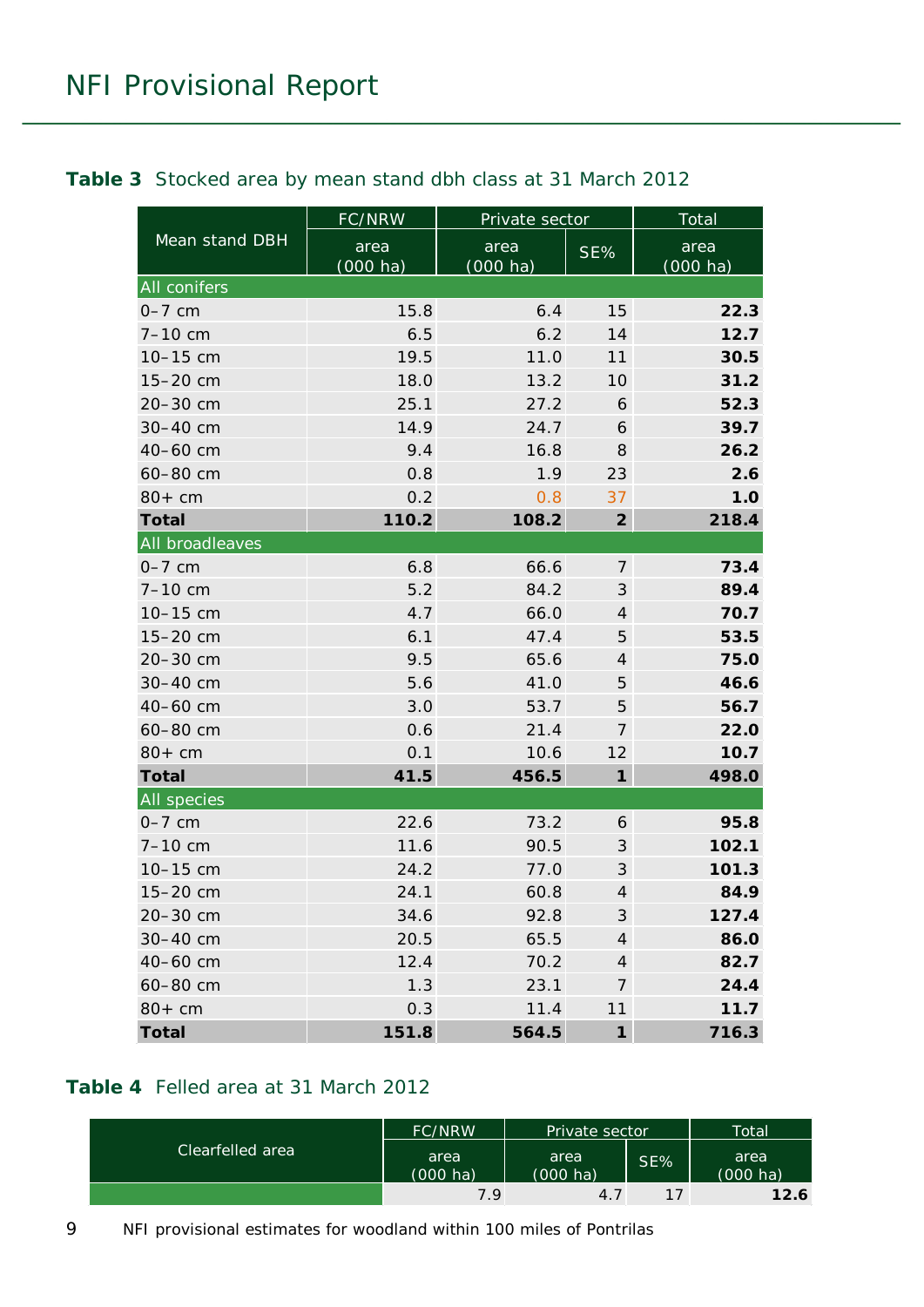### <span id="page-9-0"></span>Standing volume at 31 March 2012

<span id="page-9-1"></span>**Figure 2a** Principal tree species composition by standing volume at 31 March 2012



#### <span id="page-9-2"></span>**Figure 2b** Principal conifer tree species composition by standing volume at 31 March 2012

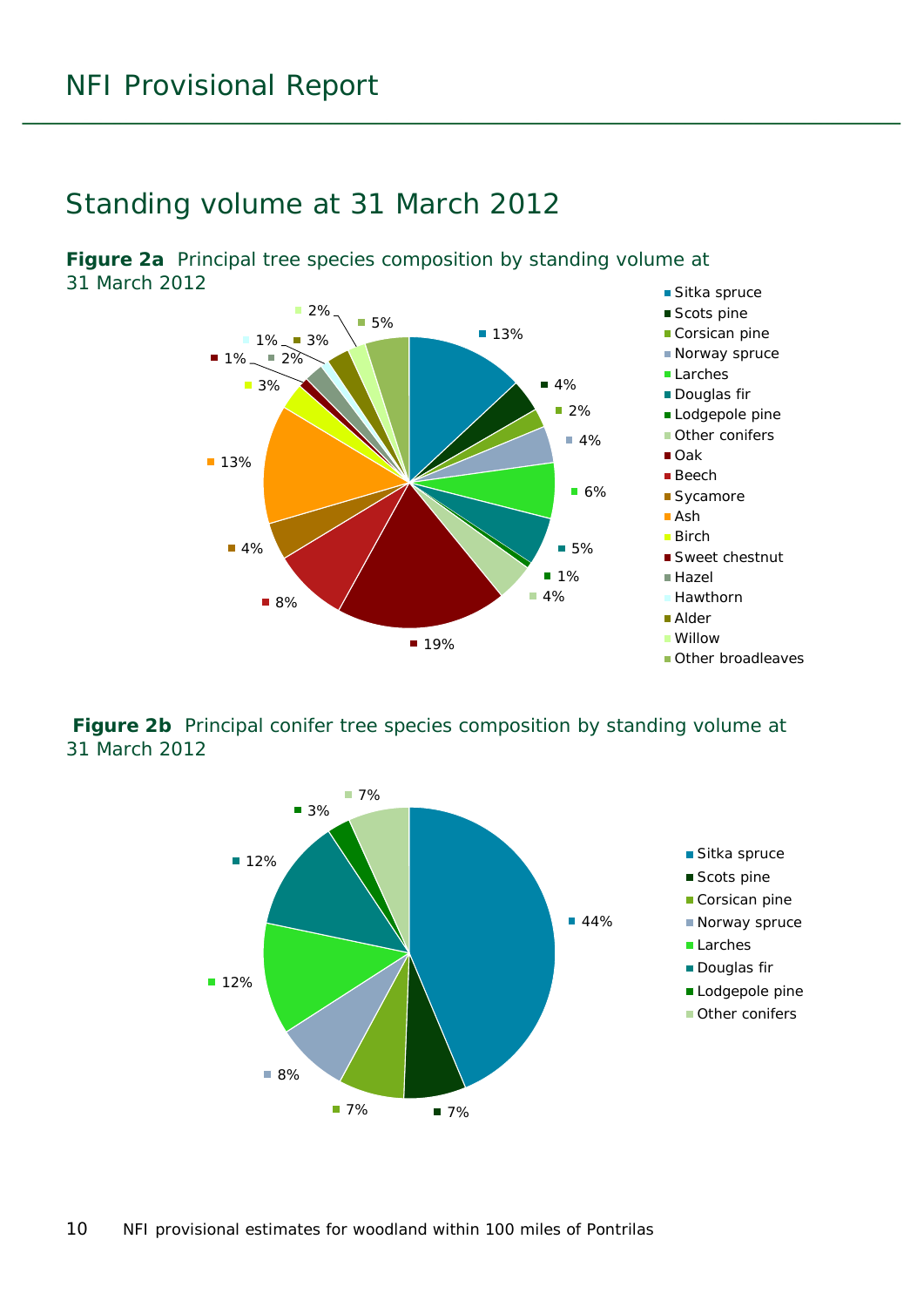<span id="page-10-0"></span>

|  |  |  | Table 5 Standing volume by principal tree species at 31 March 2012 |  |
|--|--|--|--------------------------------------------------------------------|--|
|--|--|--|--------------------------------------------------------------------|--|

|                        | FC/NRW                          | Private sector                  |                         | Total                           |
|------------------------|---------------------------------|---------------------------------|-------------------------|---------------------------------|
| Principal species      | volume                          | volume                          | SE%                     | volume                          |
|                        | $(000 \text{ m}^3 \text{ obs})$ | $(000 \text{ m}^3 \text{ obs})$ |                         | $(000 \text{ m}^3 \text{ obs})$ |
| Conifers               |                                 |                                 |                         |                                 |
| Sitka spruce           | 11,633                          | 11,384                          | 9                       | 23,017                          |
| Scots pine             | 1,835                           | 4,523                           | 10                      | 6,358                           |
| Corsican pine          | 1,935                           | 1,772                           | 16                      | 3,707                           |
| Norway spruce          | 2,138                           | 5,026                           | 11                      | 7,164                           |
| Larches                | 3,303                           | 7,649                           | 8                       | 10,952                          |
| Douglas fir            | 3,300                           | 6,092                           | 11                      | 9,392                           |
| Lodgepole pine         | 678                             | 477                             | 27                      | 1,154                           |
| Other conifers         | 1,796                           | 5,543                           | 14                      | 7,339                           |
| <b>All conifers</b>    | 26,618                          | 42,669                          | $\overline{\mathbf{3}}$ | 69,287                          |
| <b>Broadleaves</b>     |                                 |                                 |                         |                                 |
| Oak                    | 2,827                           | 30,578                          | 5                       | 33,405                          |
| <b>Beech</b>           | 2,138                           | 12,515                          | 8                       | 14,653                          |
| Sycamore               | 47                              | 7,269                           | 9                       | 7,316                           |
| Ash                    | 234                             | 23,058                          | $\overline{7}$          | 23,292                          |
| <b>Birch</b>           | 274                             | 4,811                           | 7                       | 5,084                           |
| Sweet chestnut         | 96                              | 1,795                           | 17                      | 1,891                           |
| Hazel                  | 18                              | 3,725                           | $\overline{7}$          | 3,743                           |
| Hawthorn               | $\Omega$                        | 1,596                           | 8                       | 1,596                           |
| Alder                  | 52                              | 4,380                           | 9                       | 4,431                           |
| Willow                 | $\Omega$                        | 3,474                           | 10                      | 3,474                           |
| Other broadleaves      | 1,354                           | 7,309                           | 7                       | 8,663                           |
| <b>All broadleaves</b> | 7,039                           | 100,680                         | $\overline{2}$          | 107,719                         |
| All species            |                                 |                                 |                         |                                 |
| <b>All species</b>     | 33,657                          | 143,234                         | $\overline{2}$          | 176,891                         |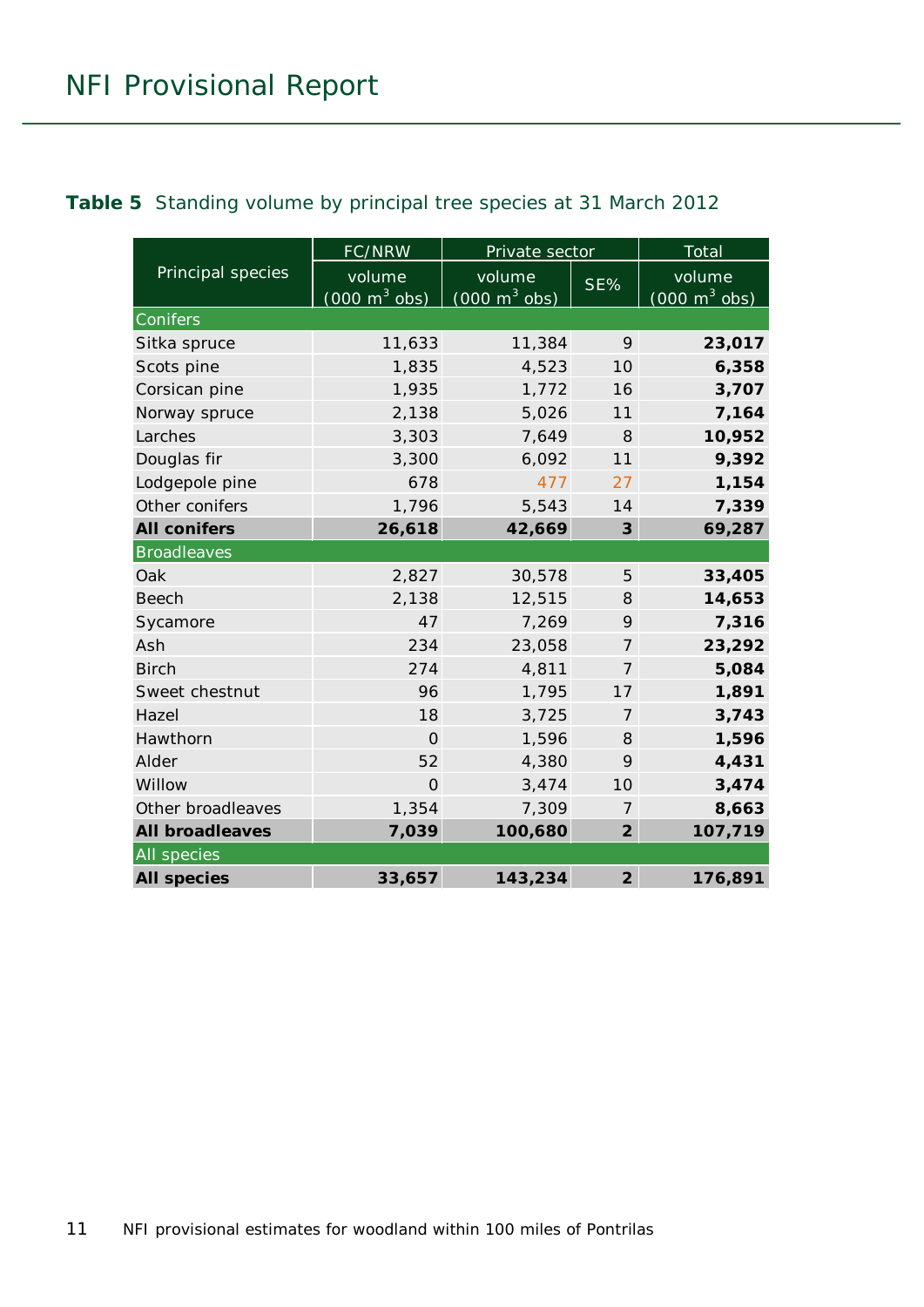#### <span id="page-11-0"></span>**Table 6** Standing volume by age class at 31 March 2012

|                    | <b>FC/NRW</b>                             | Private sector                            |                | Total                                     |
|--------------------|-------------------------------------------|-------------------------------------------|----------------|-------------------------------------------|
| Age class          | volume<br>$(000 \text{ m}^3 \text{ obs})$ | volume<br>$(000 \text{ m}^3 \text{ obs})$ | SE%            | volume<br>$(000 \text{ m}^3 \text{ obs})$ |
| All conifers       |                                           |                                           |                |                                           |
| 0-10 years         | 6                                         | 1                                         | 37             | 7                                         |
| $11-20$ years      | 753                                       | 657                                       | 27             | 1,411                                     |
| $21-40$ years      | 6,611                                     | 11,474                                    | 8              | 18,085                                    |
| $41-60$ years      | 13,891                                    | 22,344                                    | 6              | 36,235                                    |
| $61-80$ years      | 4,280                                     | 5,168                                     | 14             | 9,448                                     |
| 81-100 years       | 852                                       | 1,885                                     | 26             | 2,737                                     |
| $100+$ years       | 225                                       | 1,139                                     | 27             | 1,364                                     |
| <b>Total</b>       | 26,618                                    | 42,669                                    | 3              | 69,287                                    |
| All broadleaves    |                                           |                                           |                |                                           |
| $0-10$ years       | $\mathbf{1}$                              | 132                                       | 20             | 133                                       |
| $11-20$ years      | 44                                        | 2,731                                     | 6              | 2,775                                     |
| $21-40$ years      | 297                                       | 15,618                                    | $\overline{4}$ | 15,915                                    |
| $41-60$ years      | 1,205                                     | 17,917                                    | 5              | 19,122                                    |
| $61-80$ years      | 1,436                                     | 19,737                                    | 6              | 21,174                                    |
| 81-100 years       | 603                                       | 24,365                                    | 7              | 24,969                                    |
| $100+$ years       | 3,453                                     | 20,180                                    | $\overline{7}$ | 23,632                                    |
| <b>Total</b>       | 7,039                                     | 100,680                                   | $\overline{2}$ | 107,719                                   |
| <b>All</b> species |                                           |                                           |                |                                           |
| 0-10 years         | $\overline{7}$                            | 133                                       | 20             | 140                                       |
| $11-20$ years      | 797                                       | 3,395                                     | $\overline{7}$ | 4,192                                     |
| $21-40$ years      | 6,907                                     | 27,146                                    | $\overline{4}$ | 34,054                                    |
| $41-60$ years      | 15,097                                    | 40,013                                    | $\overline{4}$ | 55,110                                    |
| $61-80$ years      | 5,717                                     | 25,000                                    | 5              | 30,717                                    |
| 81-100 years       | 1,455                                     | 26,285                                    | $\overline{7}$ | 27,740                                    |
| $100 + years$      | 3,678                                     | 21,262                                    | 7              | 24,939                                    |
| <b>Total</b>       | 33,657                                    | 143,234                                   | $\overline{2}$ | 176,891                                   |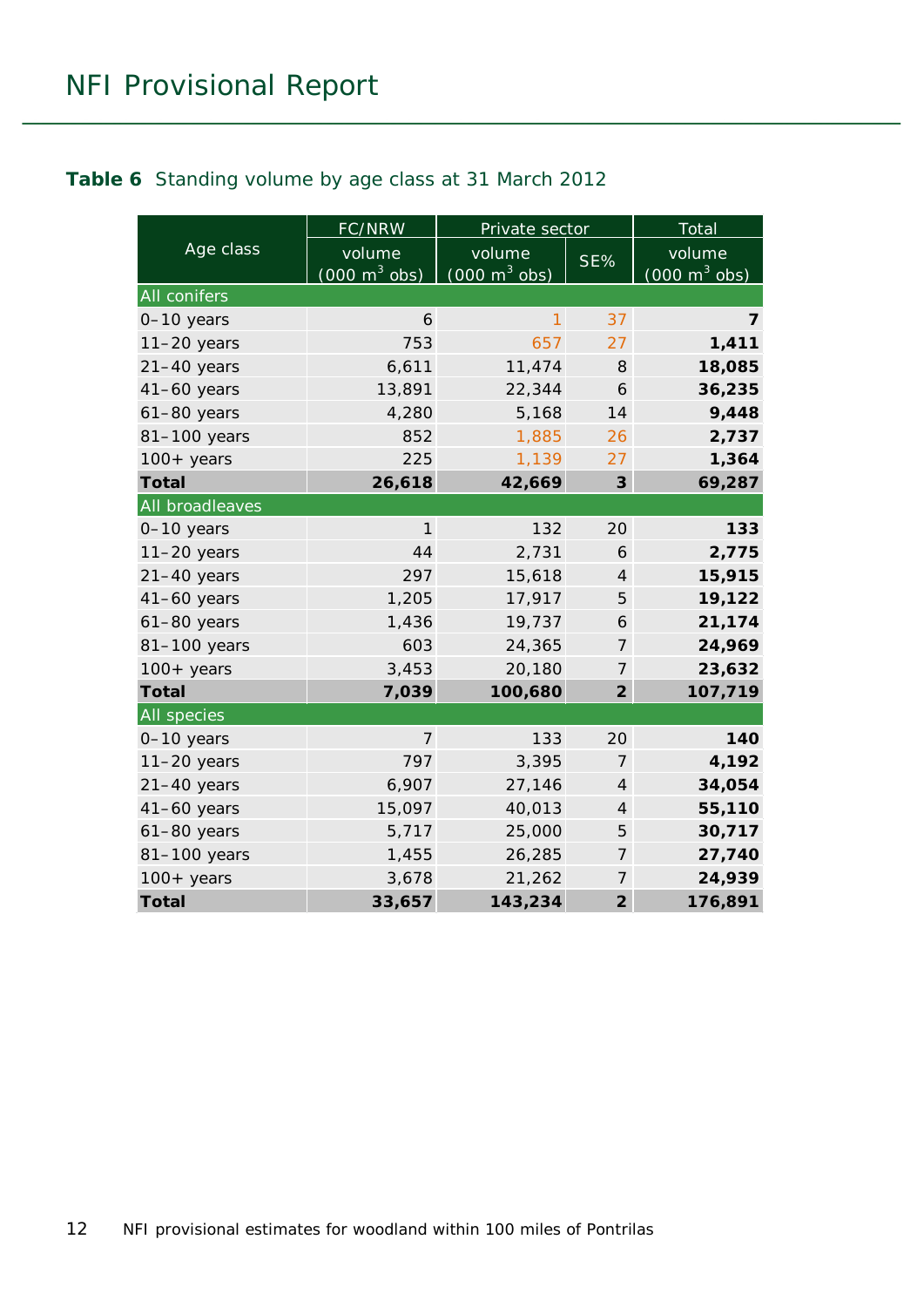#### <span id="page-12-0"></span>**Table 7** Standing volume by mean stand dbh class at 31 March 2012

|                 | FC/NRW                          | Private sector                  | <b>Total</b>                  |                                 |  |  |  |
|-----------------|---------------------------------|---------------------------------|-------------------------------|---------------------------------|--|--|--|
| Mean stand DBH  | volume                          | volume                          | SE%                           | volume                          |  |  |  |
|                 | $(000 \text{ m}^3 \text{ obs})$ | $(000 \text{ m}^3 \text{ obs})$ |                               | $(000 \text{ m}^3 \text{ obs})$ |  |  |  |
| All conifers    |                                 |                                 |                               |                                 |  |  |  |
| $0-7$ cm        | $\overline{2}$                  | $\overline{2}$                  | 54                            | 4                               |  |  |  |
| $7 - 10$ cm     | 148                             | 198                             | 14                            | 346                             |  |  |  |
| 10-15 cm        | 2,101                           | 1,332                           | 13                            | 3,433                           |  |  |  |
| 15-20 cm        | 4,768                           | 3,459                           | 12                            | 8,228                           |  |  |  |
| 20-30 cm        | 10,201                          | 12,009                          | $\mathcal S$                  | 22,209                          |  |  |  |
| 30-40 cm        | 5,465                           | 12,811                          | 7                             | 18,277                          |  |  |  |
| 40-60 cm        | 3,499                           | 10,498                          | 10                            | 13,998                          |  |  |  |
| 60-80 cm        | 347                             | 1,413                           | 30                            | 1,760                           |  |  |  |
| $80+cm$         | 87                              | 946                             | 45                            | 1,033                           |  |  |  |
| <b>Total</b>    | 26,618                          | 42,669                          | $\boldsymbol{3}$              | 69,287                          |  |  |  |
| All broadleaves |                                 |                                 |                               |                                 |  |  |  |
| $0-7$ cm        | 12                              | 297                             | 10                            | 310                             |  |  |  |
| $7 - 10$ cm     | 175                             | 2,959                           | $\overline{4}$                | 3,134                           |  |  |  |
| 10-15 cm        | 682                             | 6,877                           | $\sqrt{4}$                    | 7,559                           |  |  |  |
| 15-20 cm        | 1,287                           | 7,764                           | 5                             | 9,051                           |  |  |  |
| 20-30 cm        | 2,557                           | 16,380                          | $\overline{4}$                | 18,937                          |  |  |  |
| 30-40 cm        | 1,497                           | 15,313                          | 6                             | 16,810                          |  |  |  |
| 40-60 cm        | 681                             | 25,401                          | 5                             | 26,082                          |  |  |  |
| 60-80 cm        | 120                             | 14,428                          | 7                             | 14,548                          |  |  |  |
| $80+cm$         | 28                              | 11,261                          | 15                            | 11,289                          |  |  |  |
| <b>Total</b>    | 7,039                           | 100,680                         | $\overline{2}$                | 107,719                         |  |  |  |
| All species     |                                 |                                 |                               |                                 |  |  |  |
| $0-7$ cm        | 15                              | 300                             | 10                            | 314                             |  |  |  |
| $7 - 10$ cm     | 322                             | 3,162                           | $\mathcal{S}$                 | 3,485                           |  |  |  |
| 10-15 cm        | 2,782                           | 8,224                           | $\ensuremath{\mathnormal{4}}$ | 11,007                          |  |  |  |
| 15-20 cm        | 6,055                           | 11,261                          | 5                             | 17,316                          |  |  |  |
| 20-30 cm        | 12,758                          | 28,391                          | $\overline{\mathcal{A}}$      | 41,149                          |  |  |  |
| 30-40 cm        | 6,963                           | 28,092                          | 5                             | 35,055                          |  |  |  |
| 40-60 cm        | 4,180                           | 35,760                          | 5                             | 39,940                          |  |  |  |
| 60-80 cm        | 467                             | 15,800                          | 7                             | 16,266                          |  |  |  |
| $80+cm$         | 115                             | 12,244                          | 14                            | 12,359                          |  |  |  |
| <b>Total</b>    | 33,657                          | 143,234                         | $\overline{2}$                | 176,891                         |  |  |  |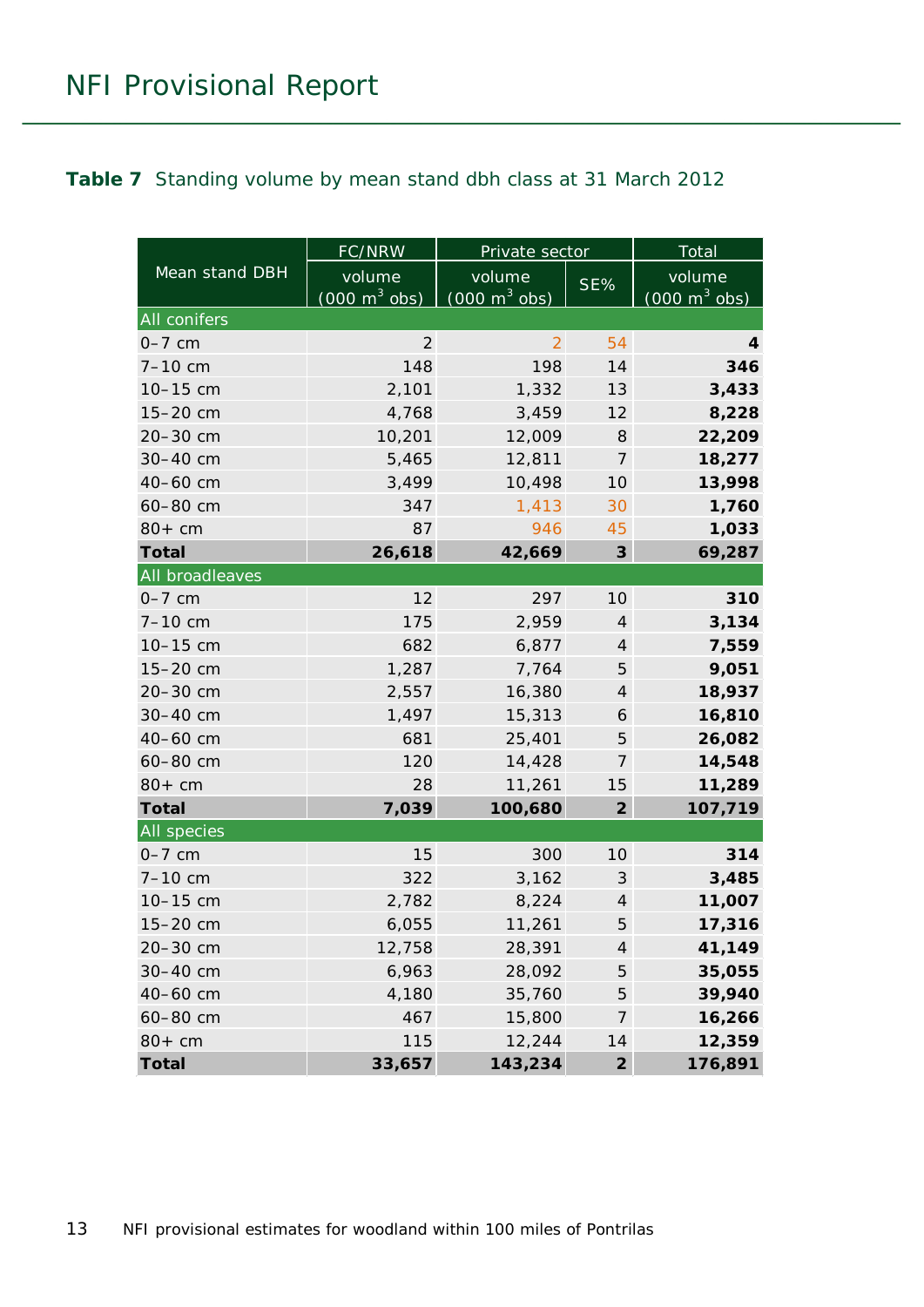### <span id="page-13-0"></span>25-year forecast of timber availability

Refer to the NFI report *50-year forecast of softwood timber availability* (2014) for a description of the underlying methodology and interpretation of the softwood forecast, and also for the England, Wales and GB context.

Refer to the NFI report *50-year forecast of hardwood timber availability* (2014) for a description of the underlying methodology and interpretation of the hardwood forecast, and also for the England, Wales and GB context.

In **Tables 8 and 9** and **Figures 3-6** the estimates for the Forestry Commission and Natural Resurces Wales are based on harvesting regimes derived from their felling and thinning plans as of 31 March 2012.

For the Private sector, information for **Tables 8 and 9** and **Figures 3-6** is based on a scenario which assumes felling at age of maximum mean annual increment with moderate wind risk measures for conifers and broadleaves.

Restocking assumptions for conifer stands clearfelled during the forecast period have been implemented that provide for:

- a 10% reduction in the area of conifers on the subsequent rotation
- restocking of currently clearfelled land
- a change in the composition of conifer species on restocking

Restocking assumptions for broadleaved stands clearfelled during the forecast period have been included that provide for:

- No reduction in stocked area.
- Like for like species choices are used for broadleaves.
- That 50% of the land associated with the reduction in conifer stocked area arising from the assumption above is stocked with broadleaves.

A full description of the restocking assumptions is to be found in **Table D3** of the *50 year forecast of softwood timber availability* (2014). The same restocking assumptions have been applied to both the FC, NRW and Private sector forecasts. Woodland that is classed as currently clearfelled will be restocked according to the restock prescription.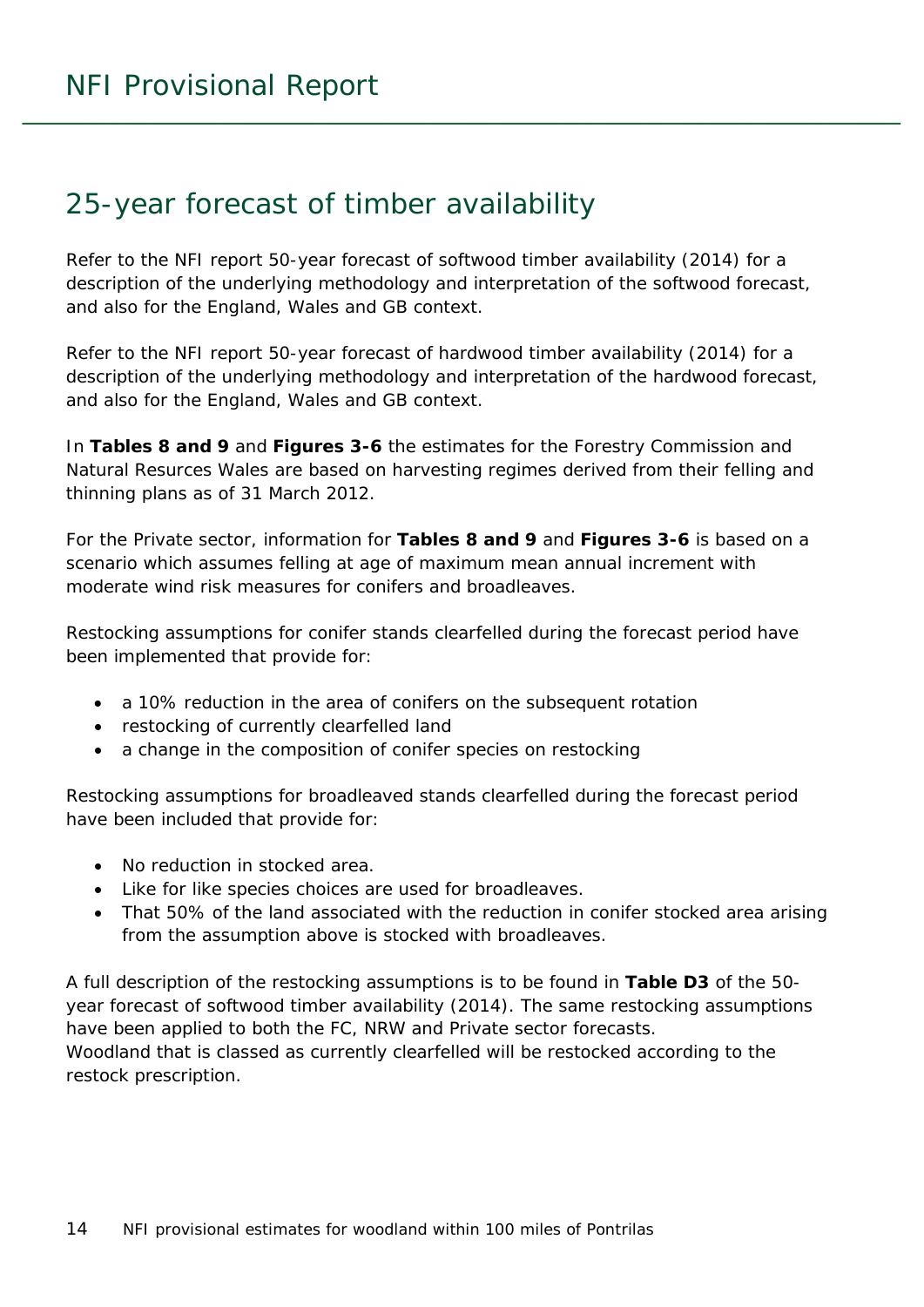#### 25-year forecast of timber availability

**Table 8** 25-year forecast of timber availability by time period and principal species; average annual volumes within period

<span id="page-14-0"></span>

|                        |                                           | $2017 - 21$    |                         |                                           |                                           | $2022 - 26$    |                | $2027 - 31$                               |                                           |       |                |                                           |
|------------------------|-------------------------------------------|----------------|-------------------------|-------------------------------------------|-------------------------------------------|----------------|----------------|-------------------------------------------|-------------------------------------------|-------|----------------|-------------------------------------------|
| Principal species      | FC/NRW                                    | Private sector |                         | Total                                     | FC/NRW                                    | Private sector |                | Total                                     | FC/NRW<br>Private sector                  |       |                | Total                                     |
|                        | volume<br>$(000 \text{ m}^3 \text{ obs})$ |                | SE%                     | volume<br>$(000 \text{ m}^3 \text{ obs})$ | volume<br>$(000 \text{ m}^3 \text{ obs})$ |                | $SE\%$         | volume<br>$(000 \text{ m}^3 \text{ obs})$ | volume<br>$(000 \text{ m}^3 \text{ obs})$ |       | SE%            | volume<br>$(000 \text{ m}^3 \text{ obs})$ |
|                        |                                           |                |                         |                                           |                                           |                |                |                                           |                                           |       |                |                                           |
| <b>All conifers</b>    | 1,379                                     | 2,307          | $\overline{7}$          | 3,687                                     | 1,283                                     | 2,092          | 8              | 3,374                                     | 1,173                                     | 1,768 | 8              | 2,941                                     |
| Sitka spruce           | 726                                       | 757            | 17                      | 1483                                      | 680                                       | 691            | 18             | 1371                                      | 629                                       | 492   | 20             | 1121                                      |
| Scots pine             | 72                                        | 168            | 17                      | 239                                       | 66                                        | 150            | 16             | 216                                       | 56                                        | 264   | 17             | 319                                       |
| Corsican pine          | 105                                       | 99             | 25                      | 204                                       | 102                                       | 84             | 25             | 186                                       | 78                                        | 38    | 23             | 116                                       |
| Norway spruce          | 106                                       | 238            | 21                      | 344                                       | 88                                        | 291            | 23             | 379                                       | 78                                        | 304   | 16             | 381                                       |
| Larches                | 128                                       | 405            | 11                      | 533                                       | 118                                       | 256            | 11             | 374                                       | 100                                       | 239   | 16             | 340                                       |
| Douglas fir            | 136                                       | 325            | 14                      | 461                                       | 145                                       | 290            | 21             | 435                                       | 145                                       | 184   | 21             | 330                                       |
| Lodgepole pine         | 32                                        | 17             | 52                      | 48                                        | 23                                        | 19             | 51             | 42                                        | 21                                        | 9     | 29             | 30                                        |
| Other conifers         | 76                                        | 289            | 17                      | 364                                       | 60                                        | 298            | 29             | 359                                       | 66                                        | 229   | 20             | 295                                       |
| <b>All broadleaves</b> | 103                                       | 4.974          | $\overline{\mathbf{3}}$ | 5,077                                     | 50                                        | 2,522          | $\overline{4}$ | 2,573                                     | 96                                        | 2,192 | 5              | 2,289                                     |
| Oak                    | 31                                        | 255            | 14                      | 286                                       | 13                                        | 344            | 17             | 358                                       | 28                                        | 561   | 12             | 589                                       |
| Beech                  | 43                                        | 268            | 27                      | 311                                       | 18                                        | 229            | 17             | 246                                       | 37                                        | 196   | 22             | 233                                       |
| Sycamore               | $\mathbf{1}$                              | 642            | 10                      | 643                                       | $\mathbf 0$                               | 222            | 9              | 223                                       | $\overline{2}$                            | 149   | 13             | 151                                       |
| Ash                    | 5                                         | 1840           | 5                       | 1845                                      | 3                                         | 625            | 6              | 628                                       | 5                                         | 285   | $\overline{7}$ | 291                                       |
| <b>Birch</b>           | $\overline{4}$                            | 512            | 10                      | 516                                       | $\overline{2}$                            | 237            | 9              | 239                                       | $\overline{4}$                            | 180   | 12             | 184                                       |
| Sweet chestnut         | 3                                         | 57             | 23                      | 60                                        | $\overline{2}$                            | 49             | 19             | 51                                        | 3                                         | 109   | 36             | 112                                       |
| Hazel                  | $\mathbf 0$                               | 353            | 8                       | 353                                       | $\mathbf 0$                               | 191            | 10             | 191                                       | $\mathsf{O}$                              | 116   | 15             | 116                                       |
| Hawthorn               | $\mathbf{O}$                              | 67             | 8                       | 67                                        | $\mathbf 0$                               | 60             | $\overline{7}$ | 60                                        | $\mathsf{O}$                              | 64    | 10             | 64                                        |
| Alder                  | $\mathbf{1}$                              | 400            | 9                       | 400                                       | $\mathbf 0$                               | 197            | 17             | 198                                       | $\mathbf{1}$                              | 97    | 18             | 97                                        |
| Willow                 | $\mathbf{O}$                              | 145            | 17                      | 145                                       | $\mathbf{O}$                              | 95             | 8              | 95                                        | $\mathsf{O}$                              | 169   | 18             | 169                                       |
| Other broadleaves      | 15                                        | 430            | 10                      | 445                                       | 11                                        | 265            | $\overline{7}$ | 276                                       | 17                                        | 263   | 8              | 279                                       |
| <b>All species</b>     | 1,482                                     | 7,247          | 3                       | 8,729                                     | 1,333                                     | 4,615          | 4              | 5,948                                     | 1,269                                     | 3,964 | $\overline{4}$ | 5,234                                     |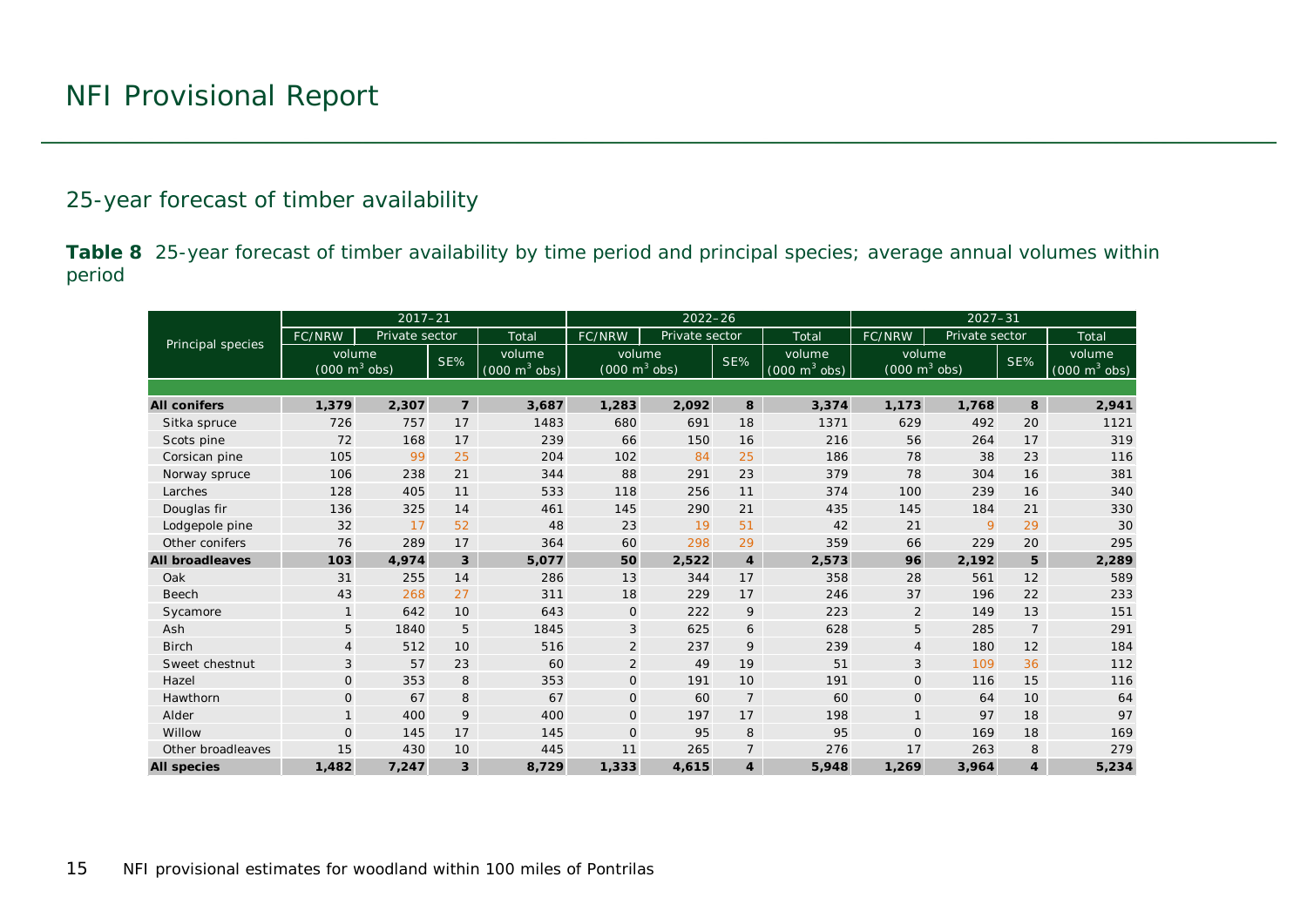**Table 8 (cont'd)** 25-year forecast of timber availability by time period and principal species; average annual volumes within period

|                        |                                           | $2032 - 36$    |                |                                           | $2037 - 41$                                      |                |                |                                           |  |  |  |
|------------------------|-------------------------------------------|----------------|----------------|-------------------------------------------|--------------------------------------------------|----------------|----------------|-------------------------------------------|--|--|--|
| Principal species      | FC/NRW                                    | Private sector |                | Total                                     | FC/NRW                                           | Private sector |                | Total                                     |  |  |  |
|                        | volume<br>$(000 \text{ m}^3 \text{ obs})$ |                | SE%            | volume<br>$(000 \text{ m}^3 \text{ obs})$ | volume<br>SE%<br>$(000 \text{ m}^3 \text{ obs})$ |                |                | volume<br>$(000 \text{ m}^3 \text{ obs})$ |  |  |  |
|                        |                                           |                |                |                                           |                                                  |                |                |                                           |  |  |  |
| <b>All conifers</b>    | 1,255                                     | 1,856          | 8              | 3,110                                     | 1,126                                            | 1,386          | 9              | 2,512                                     |  |  |  |
| Sitka spruce           | 739                                       | 639            | 19             | 1377                                      | 575                                              | 400            | 20             | 975                                       |  |  |  |
| Scots pine             | 43                                        | 279            | 15             | 322                                       | 46                                               | 222            | 23             | 269                                       |  |  |  |
| Corsican pine          | 69                                        | 60             | 44             | 130                                       | 69                                               | 18             | 25             | 88                                        |  |  |  |
| Norway spruce          | 69                                        | 296            | 18             | 365                                       | 74                                               | 258            | 27             | 332                                       |  |  |  |
| Larches                | 96                                        | 206            | 13             | 303                                       | 126                                              | 123            | 15             | 250                                       |  |  |  |
| Douglas fir            | 178                                       | 151            | 15             | 329                                       | 170                                              | 161            | 16             | 330                                       |  |  |  |
| Lodgepole pine         | 10                                        | 34             | 53             | 44                                        | 8                                                | 36             | 52             | 44                                        |  |  |  |
| Other conifers         | 50                                        | 187            | 19             | 237                                       | 57                                               | 158            | 22             | 216                                       |  |  |  |
| <b>All broadleaves</b> | 36                                        | 1,907          | $\overline{4}$ | 1,944                                     | 133                                              | 2,062          | $\overline{4}$ | 2,195                                     |  |  |  |
| Oak                    | 8                                         | 226            | 12             | 234                                       | 29                                               | 366            | 16             | 395                                       |  |  |  |
| <b>Beech</b>           | 8                                         | 260            | 19             | 268                                       | 67                                               | 170            | 16             | 237                                       |  |  |  |
| Sycamore               | $\mathbf{1}$                              | 151            | 10             | 152                                       | $\mathbf{1}$                                     | 166            | 11             | 167                                       |  |  |  |
| Ash                    | 3                                         | 395            | 8              | 397                                       | 5                                                | 396            | 6              | 401                                       |  |  |  |
| <b>Birch</b>           | 3                                         | 174            | 9              | 177                                       | 5                                                | 155            | 8              | 160                                       |  |  |  |
| Sweet chestnut         | $\overline{2}$                            | 76             | 32             | 77                                        | 3                                                | 22             | 15             | 25                                        |  |  |  |
| Hazel                  | $\mathbf{1}$                              | 127            | 13             | 128                                       | $\mathbf{1}$                                     | 166            | 9              | 166                                       |  |  |  |
| Hawthorn               | $\Omega$                                  | 59             | $\overline{7}$ | 59                                        | $\Omega$                                         | 91             | 14             | 91                                        |  |  |  |
| Alder                  | $\mathbf{O}$                              | 78             | 17             | 78                                        | $\mathbf{1}$                                     | 91             | 16             | 92                                        |  |  |  |
| Willow                 | $\Omega$                                  | 96             | 11             | 96                                        | $\Omega$                                         | 165            | 14             | 165                                       |  |  |  |
| Other broadleaves      | 10                                        | 260            | 10             | 271                                       | 21                                               | 273            | 10             | 294                                       |  |  |  |
| <b>All species</b>     | 1,291                                     | 3,772          | $\overline{4}$ | 5,063                                     | 1,259                                            | 3.447          | $\overline{4}$ | 4,706                                     |  |  |  |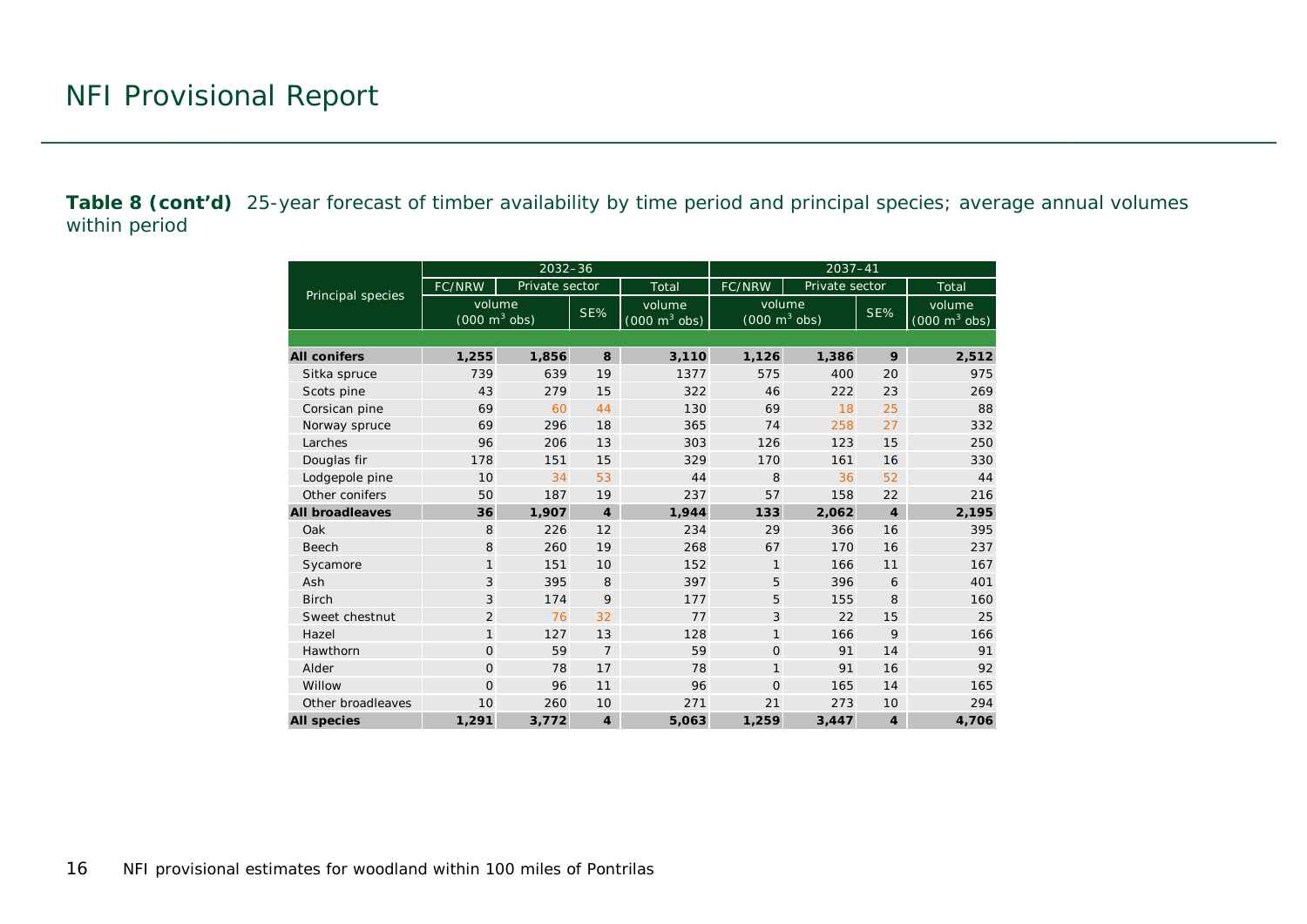| Top                 |                                 | $2017 - 21$                    |     |                                 | $2022 - 26$     |               |                | $2027 - 31$ |                 | $2032 - 36$    |                         |                 | $2037 - 41$      |                        |                 |
|---------------------|---------------------------------|--------------------------------|-----|---------------------------------|-----------------|---------------|----------------|-------------|-----------------|----------------|-------------------------|-----------------|------------------|------------------------|-----------------|
| diameter            | <b>FC/NRW</b><br>Private sector |                                |     | Private sector<br><b>FC/NRW</b> |                 | <b>FC/NRW</b> | Private sector |             | FC/NRW          | Private sector |                         | FC/NRW          | Private sector   |                        |                 |
| class (cm)          | $(000 \text{ m}^3)$             | $\sim$ m <sup>3</sup><br>(000) | SE% | $+m^{3}$<br>(000)               | (000<br>$m^{3}$ | SE%           | (000)<br>im."  | 000)        | SE%             | 000<br>$m^{3}$ | m <sup>3</sup><br>(000) | SE%             | (000 m $\rm ^3)$ | m <sup>3</sup><br>(000 | SE%             |
| <b>All conifers</b> |                                 |                                |     |                                 |                 |               |                |             |                 |                |                         |                 |                  |                        |                 |
| $7 - 14$            | 252                             | 185                            |     | 232                             | 155             |               | 175            | 136         | 11              | 191            | 149                     | 10 <sup>°</sup> | 198              | 182                    | 8               |
| $14 - 16$           | 101                             | 83                             | 8   | 95                              | 71              | 8             | 82             | 67          | 13              | 87             | 72                      | 12              | 76               | 63                     | 12              |
| $16 - 18$           | 107                             | 104                            | 8   | 95                              | 88              | 8             | 93             | 78          | 12              | 105            | 90                      | 12              | 85               | 71                     | 14              |
| $18 - 24$           | 331                             | 452                            | 8   | 309                             | 418             | 10            | 295            | 314         | 10 <sup>°</sup> | 359            | 385                     | 12              | 288              | 269                    | 13              |
| $24 - 34$           | 350                             | 771                            | 8   | 325                             | 718             | 10            | 297            | 545         | 9               | 311            | 581                     | 9               | 284              | 379                    | 10 <sup>°</sup> |
| $34 - 44$           | 139                             | 375                            | 9   | 126                             | 337             | 11            | 122            | 303         | 9               | 104            | 283                     | 8               | 97               | 193                    | 11              |
| $44 - 54$           | 60                              | 174                            | 11  | 54                              | 158             | 14            | 57             | 156         | 10 <sup>°</sup> | 48             | 141                     | 9               | 43               | 96                     | 13              |
| $54+$               | 39                              | 164                            | 13  | 40                              | 147             | 17            | 53             | 169         | 12              | 50             | 154                     | 11              | 55               | 132                    | 23              |
| <b>Total</b>        | 1,379                           | 2.307                          |     | 1,283                           | 2.092           | 8             | 1.173          | 1,768       | 8               | 1,255          | 1,856                   | 8               | 1.126            | 1,386                  | 9               |

#### **Table 9** 25-year forecast of timber availability by period, top-diameter class and conifers or broadleaves

<span id="page-16-0"></span>

| Top             |                        | $2017 - 21$           |     |                          | $2022 - 26$             |                |                         | $2027 - 31$         |        |                     | $2032 - 36$         |                | $2037 - 41$            |                         |     |  |
|-----------------|------------------------|-----------------------|-----|--------------------------|-------------------------|----------------|-------------------------|---------------------|--------|---------------------|---------------------|----------------|------------------------|-------------------------|-----|--|
| diameter        | <b>FC/NRW</b>          | Private sector        |     | Private sector<br>FC/NRW |                         | FC/NRW         | Private sector          |                     | FC/NRW | Private sector      |                     | FC/NRW         | Private sector         |                         |     |  |
| class (cm)      | 000(<br>m <sup>3</sup> | $(000 \; \text{m}^3)$ | SE% | (000)<br>m <sup>3</sup>  | m <sup>3</sup><br>(000) | SE%            | m <sup>3</sup><br>(000) | $(000 \text{ m}^3)$ | SE%    | $(000 \text{ m}^3)$ | $(000 \text{ m}^3)$ | SE%            | m <sup>3</sup><br>000( | (000)<br>m <sup>3</sup> | SE% |  |
| All broadleaves |                        |                       |     |                          |                         |                |                         |                     |        |                     |                     |                |                        |                         |     |  |
| $7 - 14$        | 26                     | 906                   | 3   | 16                       | 645                     | 3              | 22                      | 620                 | 3      | 18                  | 681                 | $\overline{2}$ | 42                     | 777                     |     |  |
| $14 - 16$       |                        | 255                   |     |                          | 141                     | $\overline{A}$ | $\circ$                 | 116                 | 5      |                     | 108                 | 4              | 11                     | 142                     |     |  |
| $16 - 18$       | 8                      | 272                   | 3   | 4                        | 141                     | $\overline{4}$ | b                       | 112                 | 5      |                     | 99                  | 4              | 11                     | 135                     | 5   |  |
| $18 - 24$       | 23                     | 912                   |     | 12                       | 446                     | $\overline{4}$ | 21                      | 354                 | 5      |                     | 280                 | 5              | 26                     | 371                     |     |  |
| $24 - 34$       | 23                     | 1,275                 | 4   | $\mathsf Q$              | 568                     | 5              | 25                      | 466                 | 8      |                     | 348                 |                | 24                     | 349                     |     |  |
| $34 - 44$       | $\mathsf Q$            | 657                   | 5   | $\sim$                   | 273                     |                | 10                      | 240                 | 10     | $\Omega$            | 175                 | 10             | 10 <sup>°</sup>        | 137                     |     |  |
| $44 - 54$       |                        | 333                   | 6   |                          | 129                     | 8              |                         | 117                 | 11     |                     | 86                  | 11             |                        | 62                      | 11  |  |
| $54+$           |                        | 361                   | 14  |                          | 179                     | 14             |                         | 166                 | 16     |                     | 130                 | 19             |                        | 89                      | 17  |  |
| <b>Total</b>    | 103                    | 4,974                 | 3   | 50                       | 2.522                   | 4              | 96                      | 2.192               | 5      | 36                  | 1,907               | $\overline{4}$ | 133                    | 2.062                   | 4   |  |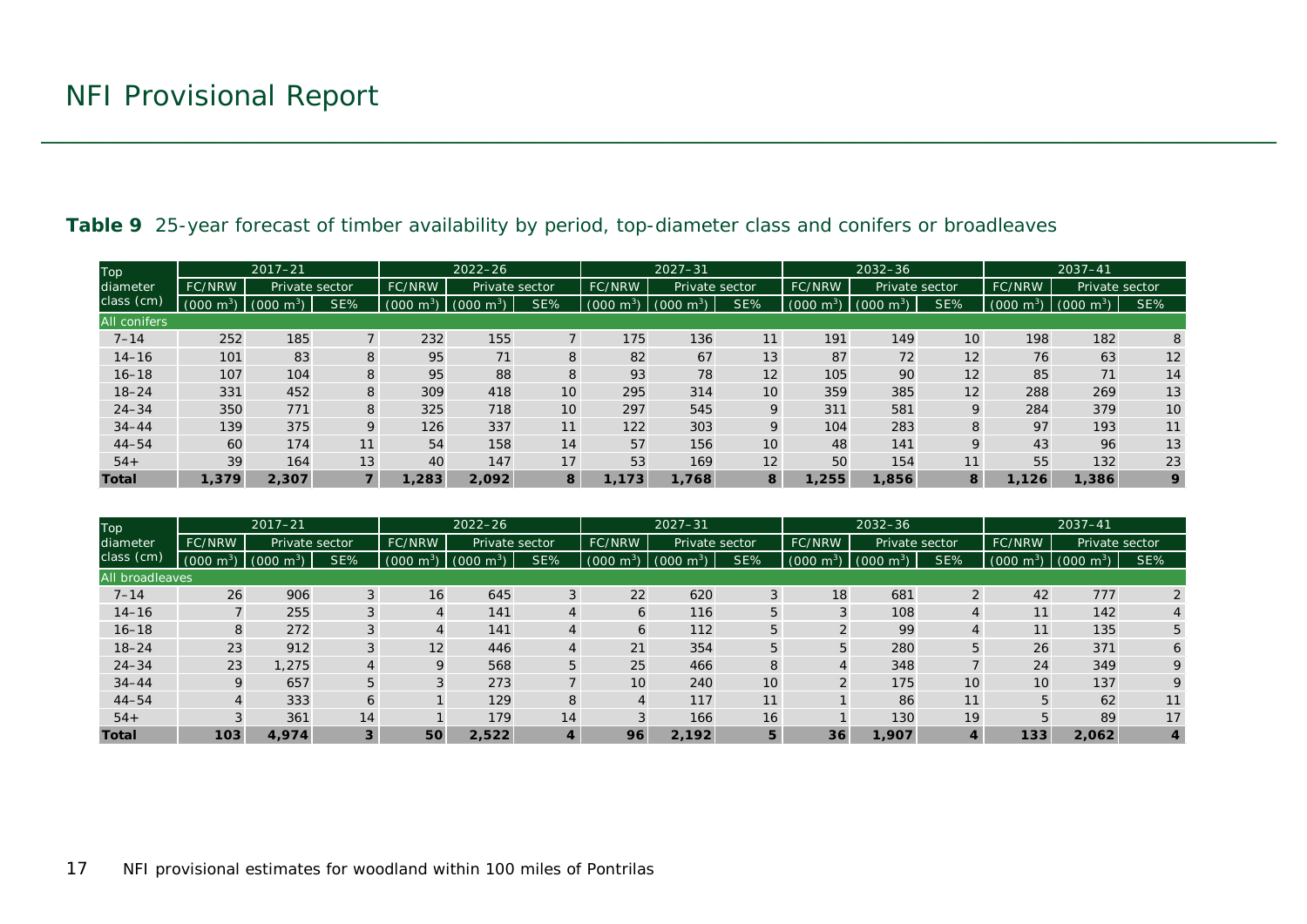### NFI Provisional Report



<span id="page-17-0"></span>

<span id="page-17-1"></span>**Figure 4** Overview of 25-year forecast of average annual hardwood availability

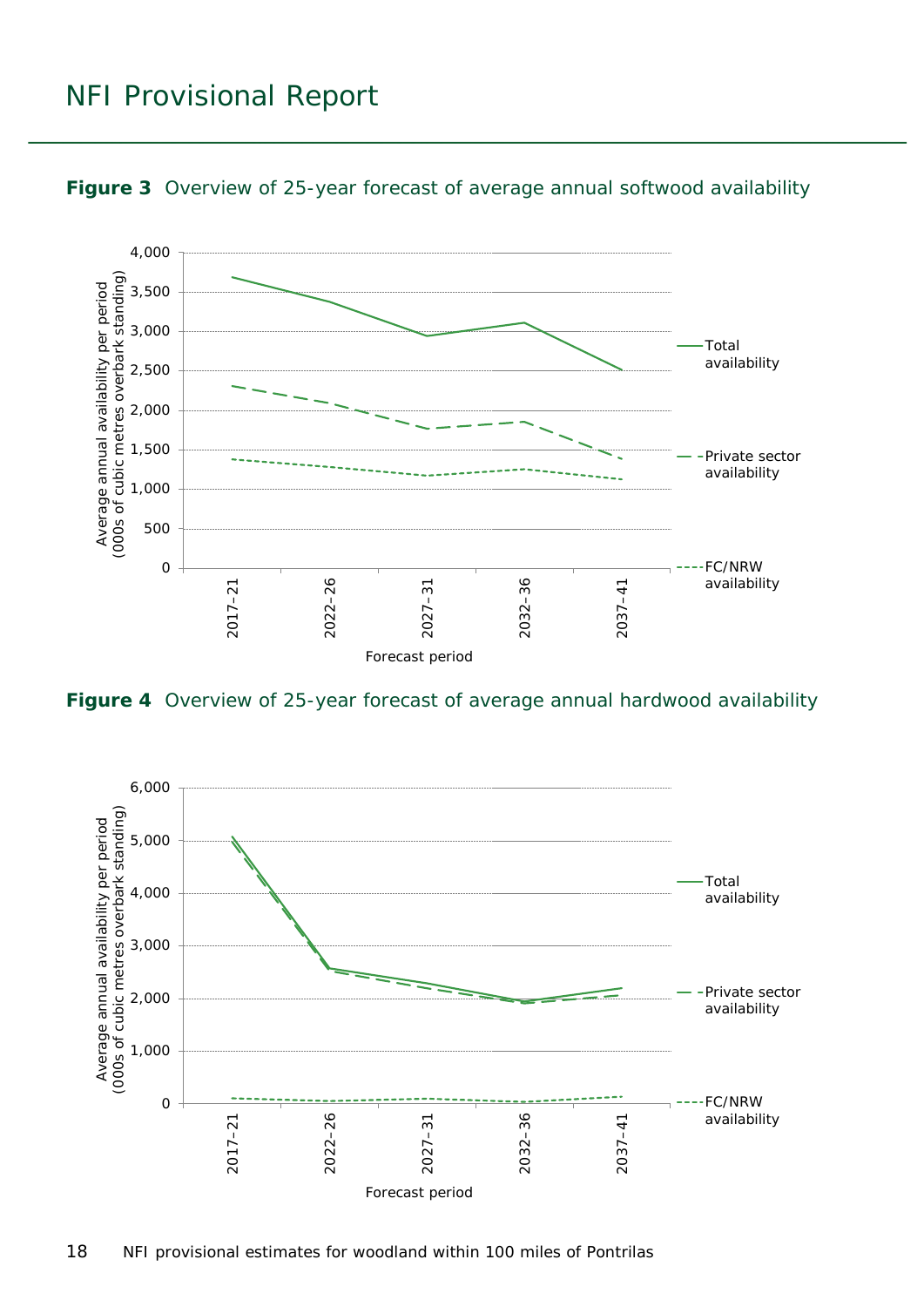### NFI Provisional Report



<span id="page-18-0"></span>

<span id="page-18-1"></span>**Figure 6** 25-year forecast of average annual hardwood availability